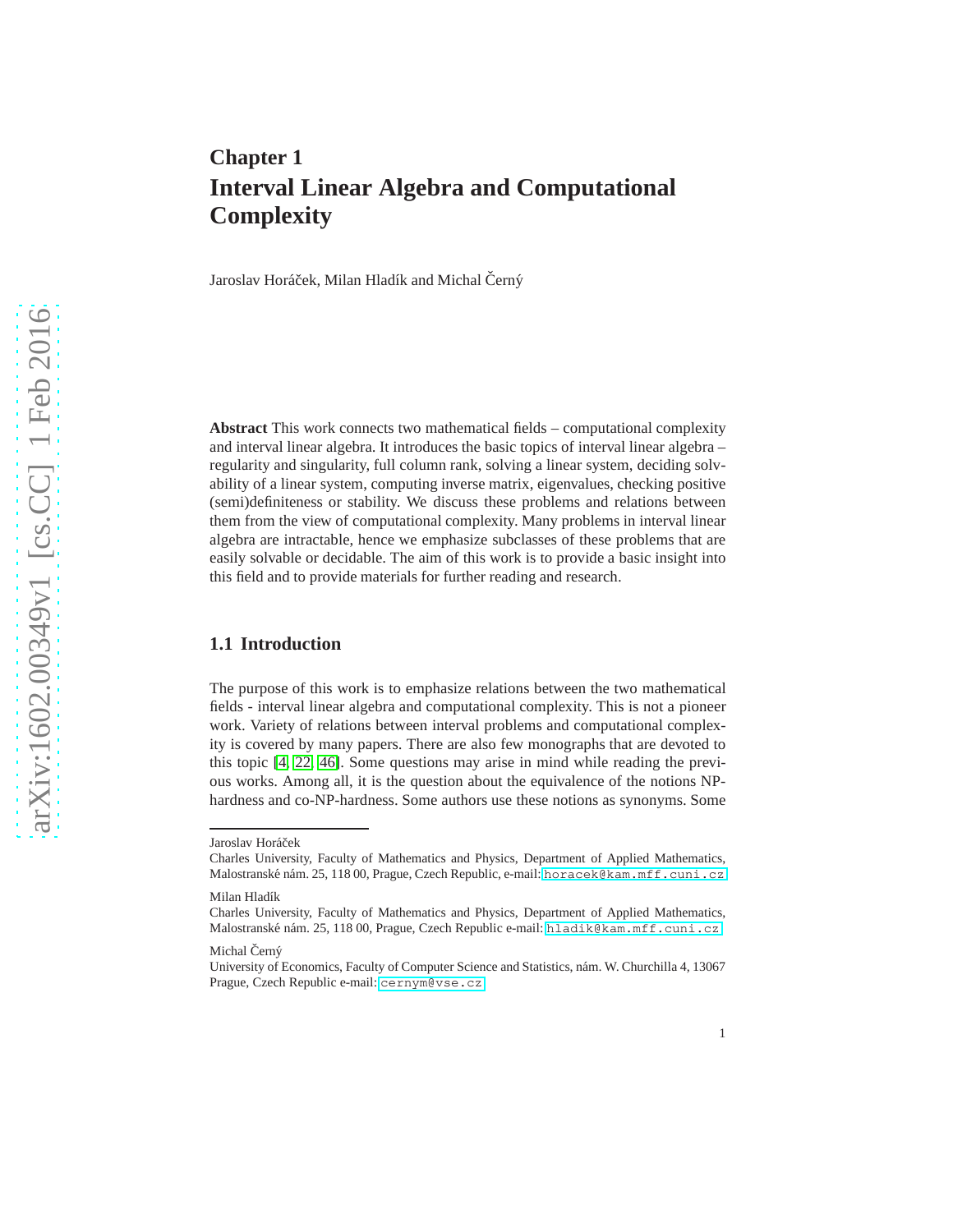distinguish between them. Another questions that may arise touches the representation and reducibility of interval problems in a given computational model. We would like to shed more light (not only) on these issues.

Many well-known problems of classical linear algebra become intractable when we introduce intervals into matrices and vectors. However, not everything is lost. There are many interesting sub-classes of problems that behave well. We would like to point out these feasible cases, since they are interesting either from the theoretical or the computational point of view.

Our work does not aspire to replace the classical monographs or handbooks. It lacks many of their details that are cited in the text. Nevertheless, it collects even some recent results that are missing in the monographs. It also provides links and reductions between the various areas of interval linear algebra. It provides a necessary and compact introduction to computational complexity and interval linear algebra. Then it considers complexity and feasibility of various well-known linear algebraic tasks when considered with interval structures – regularity and singularity, full column rank, solving a linear system, deciding solvability of a linear system, computing inverse matrix, eigenvalues, checking positive (semi)definiteness or stability.

We hope this paper should help newcomers to this area to improve her/his orientation in the field or professionals to provide a signpost to more deeper literature.

### **1.2 Interval linear algebra – part I**

Interval linear algebra is a mathematical field developed from classical linear algebra. The only difference is, that we do not work with real numbers but with real closed intervals

$$
\mathbf{a} = [\underline{a}, \overline{a}],
$$

where  $a \leq \overline{a}$ . The set of all closed real intervals is denoted IR (the set of all closed rational intervals is denoted  $\mathbb{I}(\mathbb{Q})$  We can use intervals for many reasons – in applications we sometimes do not know some parameters precisely, that is why, we rather use intervals of possible values; some real numbers are problematic (e.g.,  $\pi, \sqrt{2}, \ldots$ ) because it is not easy to represent them precisely, that is why, we can represent them with rigorous intervals containing them etc. With interval we can define arithmetic (there are more possible definitions, we chose one of the most basic ones).

**Definition 1.** Let us have two intervals  $\mathbf{x} = [\underline{x}, \overline{x}]$  a  $\mathbf{y} = [y, \overline{y}]$ . The arithmetical operations +,∗,−, / are defined as follows

$$
\mathbf{x} + \mathbf{y} = [\underline{x} + \underline{y}, \overline{x} + \overline{y}],
$$
  
\n
$$
\mathbf{x} - \mathbf{y} = [\underline{x} - \overline{y}, \overline{x} - \underline{y}],
$$
  
\n
$$
\mathbf{x} * \mathbf{y} = [\min(S), \max(S)], \text{ where } S = \{\underline{xy}, \underline{x}\overline{y}, \overline{x}\underline{y}, \overline{x}\overline{y}\},
$$
  
\n
$$
\mathbf{x}/\mathbf{y} = \mathbf{x} * (1/\mathbf{y}), \text{ where } 1/\mathbf{y} = [1/\overline{y}, 1/\underline{y}], 0 \notin \mathbf{y}.
$$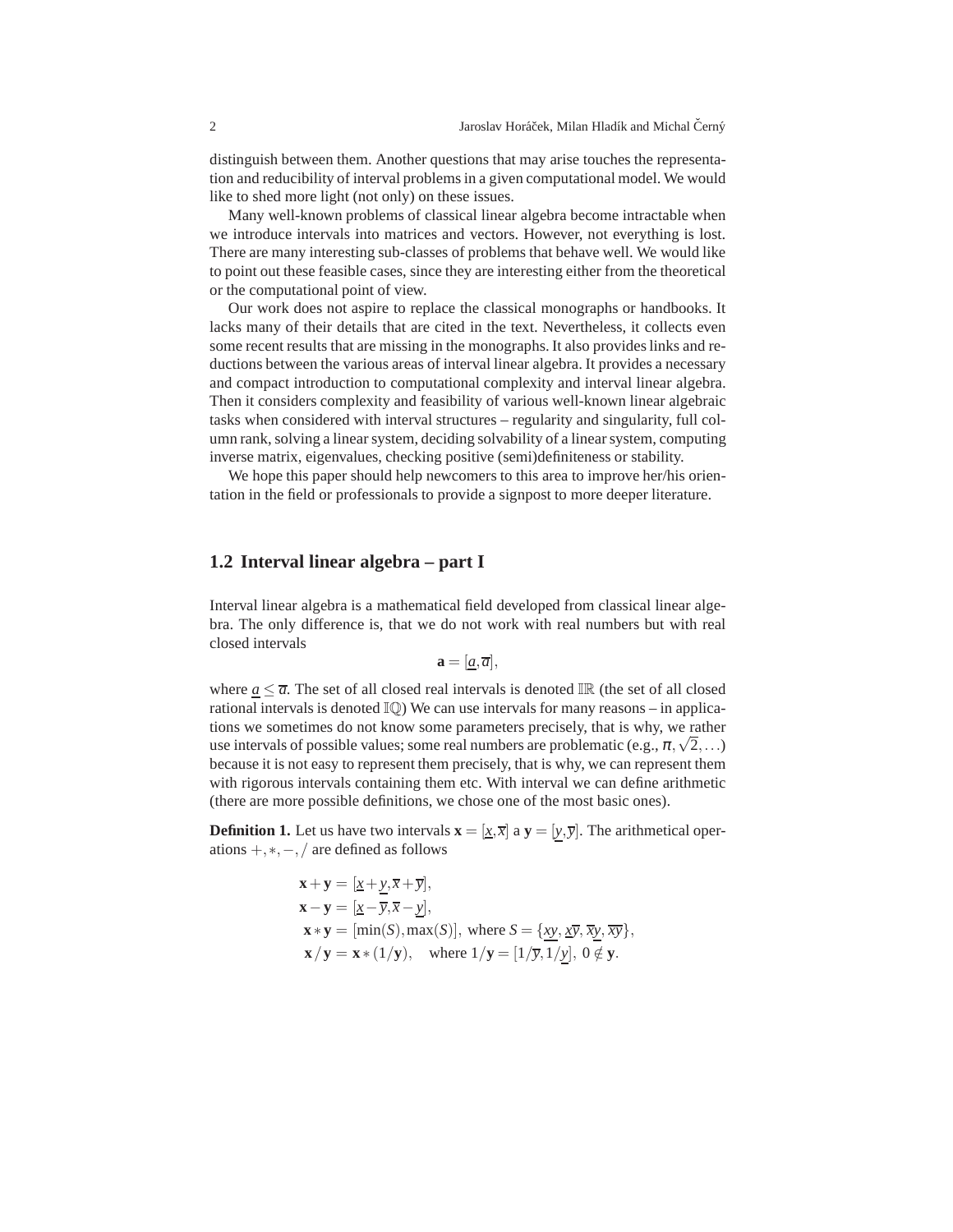Hence, we can use intervals instead of real numbers in formulas. However, we have to be careful. If there is a multiple occurrence of the same interval in a formula, the interval arithmetic does see them as two different intervals and we get an overestimation in the resulting interval. For example, let us have  $\mathbf{x} = [-2, 1]$  and functions *f*<sub>1</sub>(*x*) = *x*<sup>2</sup> and *f*<sub>2</sub>(*x*) = *x* \* *x*. Then we get

$$
f_1(\mathbf{x}) = f_1([-2, 1]) = [-2, 1]^2 = [0, 4],
$$
  
\n
$$
f_2(\mathbf{x}) = f_2([-2, 1]) = [-2, 1] * [-2, 1] = [-2, 4].
$$

In the first case we see the optimal result, in the second case we see overestimation. That is why, the form of our mathematical expression matters. However, we know the cases when the resulting interval is optimal [\[28\]](#page-28-1).

**Theorem 1.** *Applying interval arithmetic on expressions in which all variables occur only once gives the optimal resulting interval.*

Using intervals we can build larger structures. In the interval linear algebra the main notion is an interval matrix. It is defined as follows:

<span id="page-2-0"></span>
$$
\mathbf{A} = \{ A \mid \underline{A} \le A \le \overline{A} \},
$$

where  $\underline{A}$ ,  $\overline{A}$  are real  $m \times n$  matrices called *lower* and *upper* bound and the relation  $\leq$  is always understood componentwise. In another words, it is a matrix with coefficients formed by real closed intervals. In the following text, we will denote every interval structure in boldface. Since an interval vector is a special case of an interval matrix, we define it similarly. We can see that if all intervals in the structures are *degenerate*, i.e,  $A = \overline{A}$ , we get a classical linear algebra. Therefore, interval linear algebra is actually a generalization of the previous one.

Another way to define an interval matrix is using its *midpoint* matrix *A<sup>c</sup>* and its *radius* matrix  $\Delta \geq 0$  as

$$
\mathbf{A} = [A_c - \Delta, A_c + \Delta].
$$

In the following text we automatically suppose that  $A_c$ ,  $\Delta$  represent corresponding midpoint and radius matrix of **A**, and  $b_c$ ,  $\delta$  represent corresponding midpoint and radius vector of **b**. When we talk about a general square matrix we automatically assume that it is of size *n*.

We mention some special structures that we will use quite often. The identity matrix is denoted *I*, the matrix containing only ones *E* and the vector containing only ones *e*. Another useful matrix is  $D_y = \text{diag}(y_1, \ldots, y_n)$  a matrix with the vector *y* as the main diagonal. We often need to describe some properties of interval structures vectors consisting of only  $\pm 1$ . We denote the set of all *n*-dimensional  $\pm 1$  vectors as  $Y_n$ . A useful concept is a matrix  $A_{yz}$  defined as

$$
A_{yz} = A_c - D_y \Delta D_z,
$$

for some given  $y, z \in Y_n$ . Every its coefficient on the positon  $(i, j)$  is an upper or a lower bound of  $A_{ij}$  depending on the sign of  $y_i \cdot z_j$ . We will sometimes need to check spectral radius of a real matrix *A*, we denote it  $\rho(A)$ .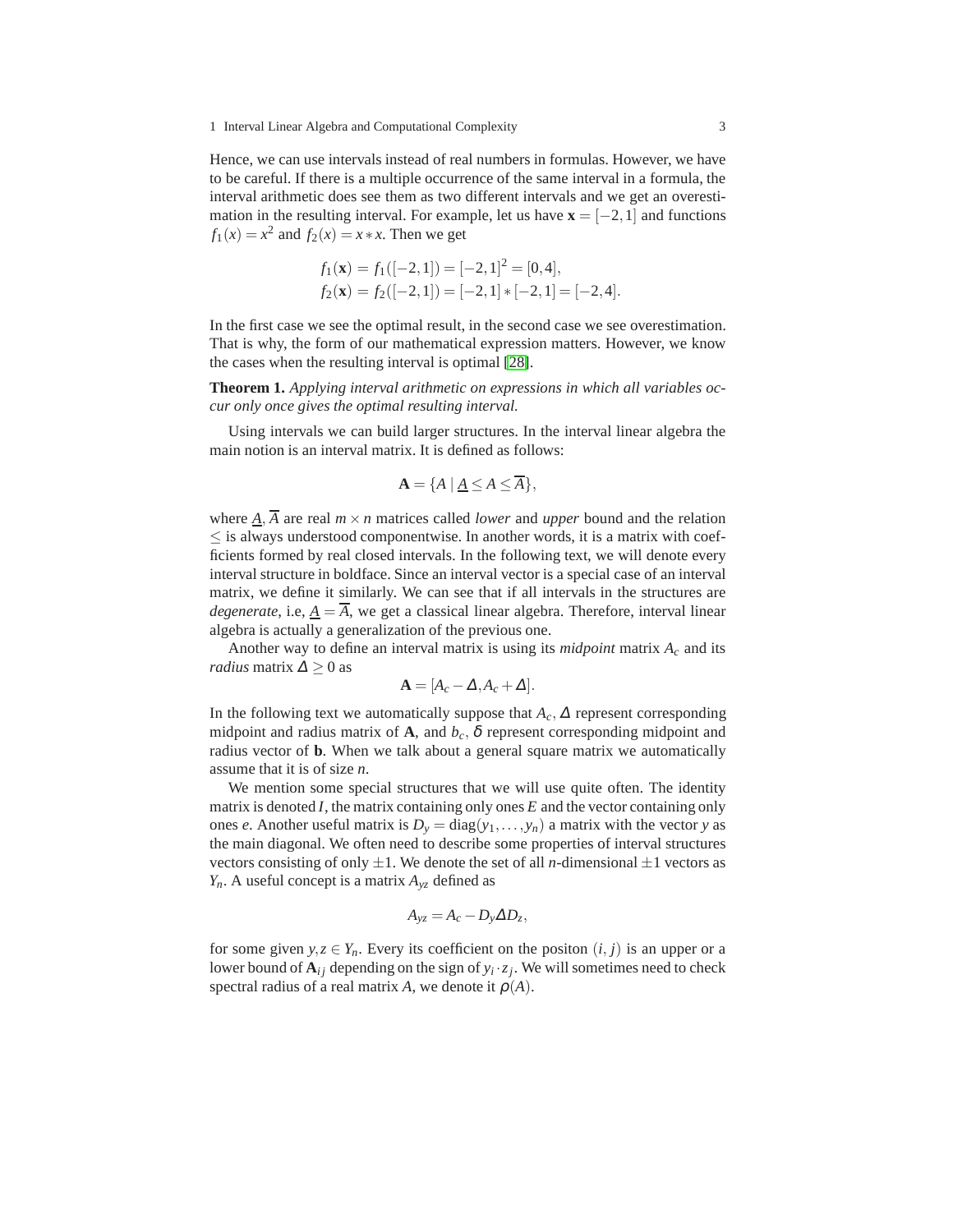Many definitions have an intuitive generalization for interval linear algebra:

*An interval matrix* **A** *has a property*  $\mathfrak{P}$  *if every*  $A \in \mathbf{A}$  *has the property*  $\mathfrak{P}$ *.* 

This applies to stability, full column rank, inverse nonnegativity, diagonally dominant matrices, M-matrix and H-matrix property, among others.

Many problems in interval linear algebra are very difficult to be computed exactly (with resulting intervals of tightest possible bounds). That is why we inspect the possibility of approximation of these bounds. There are many types of approximation. There are several kinds of errors when we approximate a number  $a -$  the absolute, relative [\[6\]](#page-28-2) and inverse relative [\[21\]](#page-28-3) approximation errors.

**Definition 2.** An algorithm computes *a* with *absolute approximation error* <sup>ε</sup> if it computes  $a^0$  such that  $a^0 \in [a - \varepsilon, a + \varepsilon]$ .

An algorithm computes *a* with *relative approximation error*  $\varepsilon$  if it computes  $a^0$ such that  $a^0 \in (1 + [-\varepsilon, \varepsilon])a$ .

An algorithm computes *a* with *inverse relative approximation error* <sup>ε</sup> if it computes  $a^0$  such that  $a \in (1 + [-\varepsilon, \varepsilon])a^0$ .

<span id="page-3-0"></span>At the end we mention a very useful theorem that we will use very often in this text. It originally comes from the area of numerical mathematics [\[29\]](#page-28-4).

**Theorem 2 (Oettli-Prager).** *Let us have an interval matrix and vector* **A**,**b***. For a real vector*  $x \in \mathbb{R}^n$  *it holds*  $Ax = b$  *for some*  $A \in \mathbf{A}$ ,  $b \in \mathbf{b}$  *if and only if* 

$$
|A_c x - b_c| \leq \Delta |x| + \delta.
$$

This was just a brief introduction to interval analysis. Interval linear algebra has many important applications – system verification, model checking, handling uncertain data. For a huge variety of applications see, e.g., [\[16,](#page-28-5) [17,](#page-28-6) [18\]](#page-28-7). For more information or applications in nonlinear mathematics see [\[25\]](#page-28-8).

### **1.3 Complexity theory background**

Now, we take a small break and dig deeper into the area of computational complexity. With that in mind we return back to interval linear algebra and introduce some well-known issues from the viewpoint of computational complexity.

### *1.3.1 Binary encoding and size of an instance*

For complexity-theoretic classification of interval-theoretic problems, it is a standard to use the Turing computation model. We assume that an instance of a computational problem is formalized as a bit-string, i.e., a finite 0-1 sequence. Thus we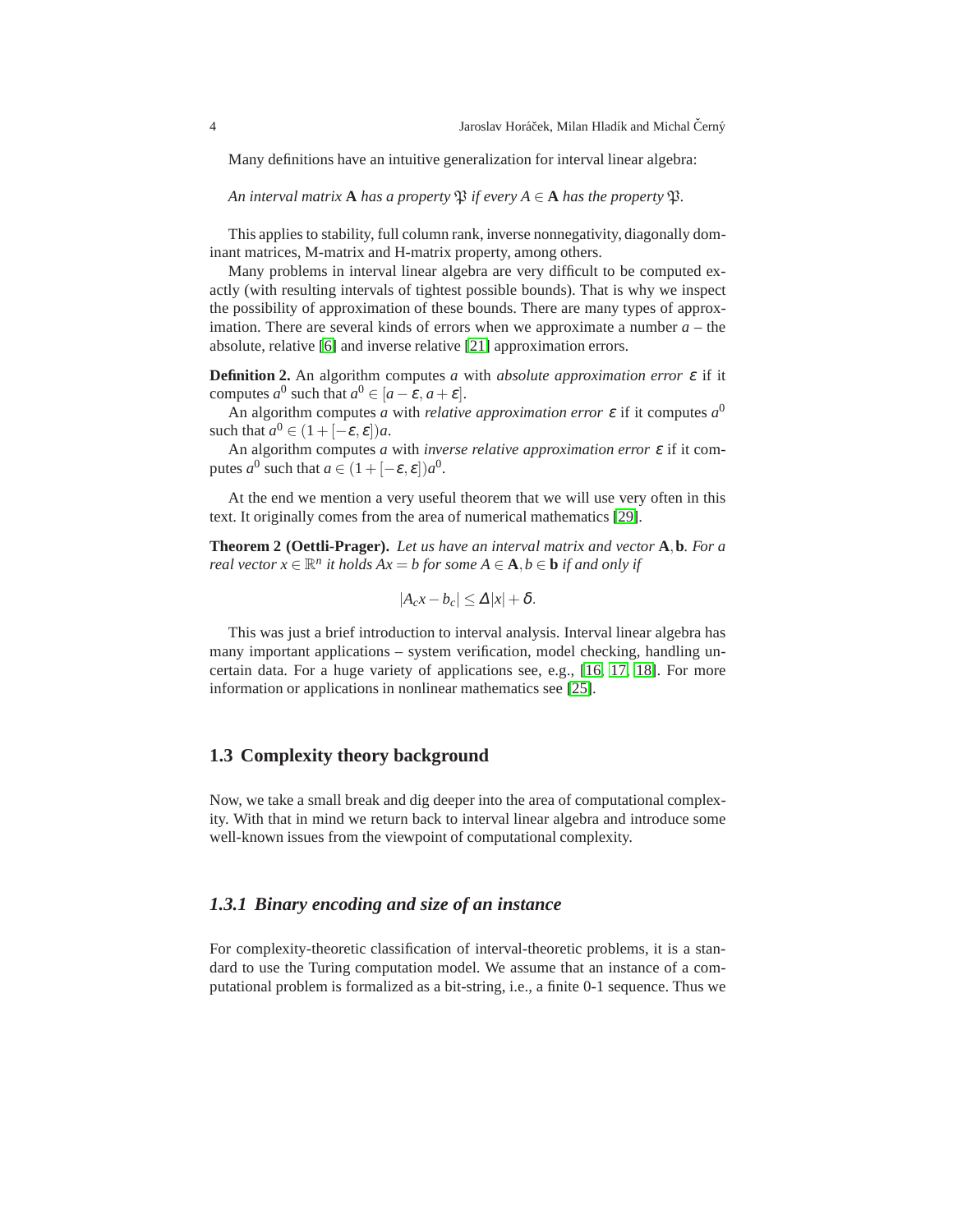cannot work with real-valued instances; instead we usually restrict ourselves to *rational numbers* expressed as fractions  $\pm \frac{q}{r}$  with  $q, r \in \mathbb{N}$  written down in binary in the coprime form. Then, the *size* of a rational number  $\pm \frac{q}{r}$  $\frac{q}{r}$  is understood as the number of bits necessary to write down the sign and both *q* and *r* (to be precise, one should also take care of delimiters). If an instance of a problem consists of multiple rational numbers  $A = (a_1, \ldots, a_n)$  (e.g., when the input is a vector or a matrix), we define  $size(A) = \sum_{i=1}^{n} size(a_i).$ 

In interval-theoretic problems, inputs of algorithms are usually interval numbers, vectors or matrices. When we say that an algorithm is to process an  $m \times n$  interval matrix **A**, we understand that the algorithm is given the pair  $(\underline{A} \in \mathbb{Q}^{m \times n}, \overline{A} \in \mathbb{Q}^{m \times n})$ and that the size of the input is  $L := \text{size}(A) + \text{size}(\overline{A})$ . Whenever we speak about *complexity* of such algorithm, we mean a function  $\phi(L)$  counting the number of steps of the corresponding Turing machine as a function of the bit-size *L* of the input  $(\underline{A}, A)$ .

Although the literature focuses mainly on the Turing model (and here we also do so), it is challenging to investigate the behavior of interval-theoretic problems in other computational models, such as the Blum-Shub-Smale (BSS) model for realvalued computing [\[2\]](#page-27-1) or the quantum model [\[1\]](#page-27-2).

### *1.3.2 Functional problems and decision problems*

Formally, a *functional problem* F is a *total* (defined for each input) function F :  $\{0,1\}^* \to \{0,1\}^*$ , where  $\{0,1\}^*$  is the set of all finite bit-strings. A *decision problem* (or *YES/NO problem*) A is a total function  $A: \{0,1\}^* \to \{0,1\}.$ 

If there exists a Turing machine computing  $A(x)$  for every  $x \in \{0,1\}^*$ , we say that the problem A (either decision or functional) is *recursive*.

It is well known that many decision problems in mathematics are nonrecursive; e.g., deciding whether a given formula is provable in Zermelo-Fraenkel Set Theory is nonrecursive by the famous Gödel Incompleteness Theorem. Fortunately, a majority of decision problems in interval linear algebra are recursive. Such problems can usually be written down as arithmetic formulas (i.e., quantified formulas containing natural number constants, arithmetical operations  $+$ ,  $\times$ , relations  $=$ ,  $\leq$  and propositional connectives). Such formulas are decidable (over the reals) by Tarski's Quantifier Elimination Method [\[31,](#page-29-1) [32,](#page-29-2) [33\]](#page-29-3).

- *Example A: Regularity of an interval matrix.* Each matrix  $A \in \mathbf{A}$  is nonsingular iff  $(\forall A)[\underline{A} \leq A \leq \overline{A} \rightarrow det(A) \neq 0]$ . This formula is arithmetical since det(·) is a polynomial, and thus it is expressible in terms of  $+$ ,  $\times$ .
- *Example B: Is a given*  $\lambda \in \mathbb{Q}$  *the largest eigenvalue of some symmetric*  $A \in \mathbf{A}$ *?* This question can be written down as  $(\exists A)[A = A^T \& \underline{A} \le A \le \overline{A} \& (\exists x \ne 0)[Ax = A^T \& \underline{A} \le A \le \overline{A}]$  $\lambda x$ ] &  $(\forall \lambda')\{(\exists x'\neq 0)[Ax' = \lambda'x'] \rightarrow \lambda' \leq \lambda\}$ ].

Although Quantifier Elimination proves recursivity, it is a highly inefficient method from the practical viewpoint — the computation time can be doubly exponential in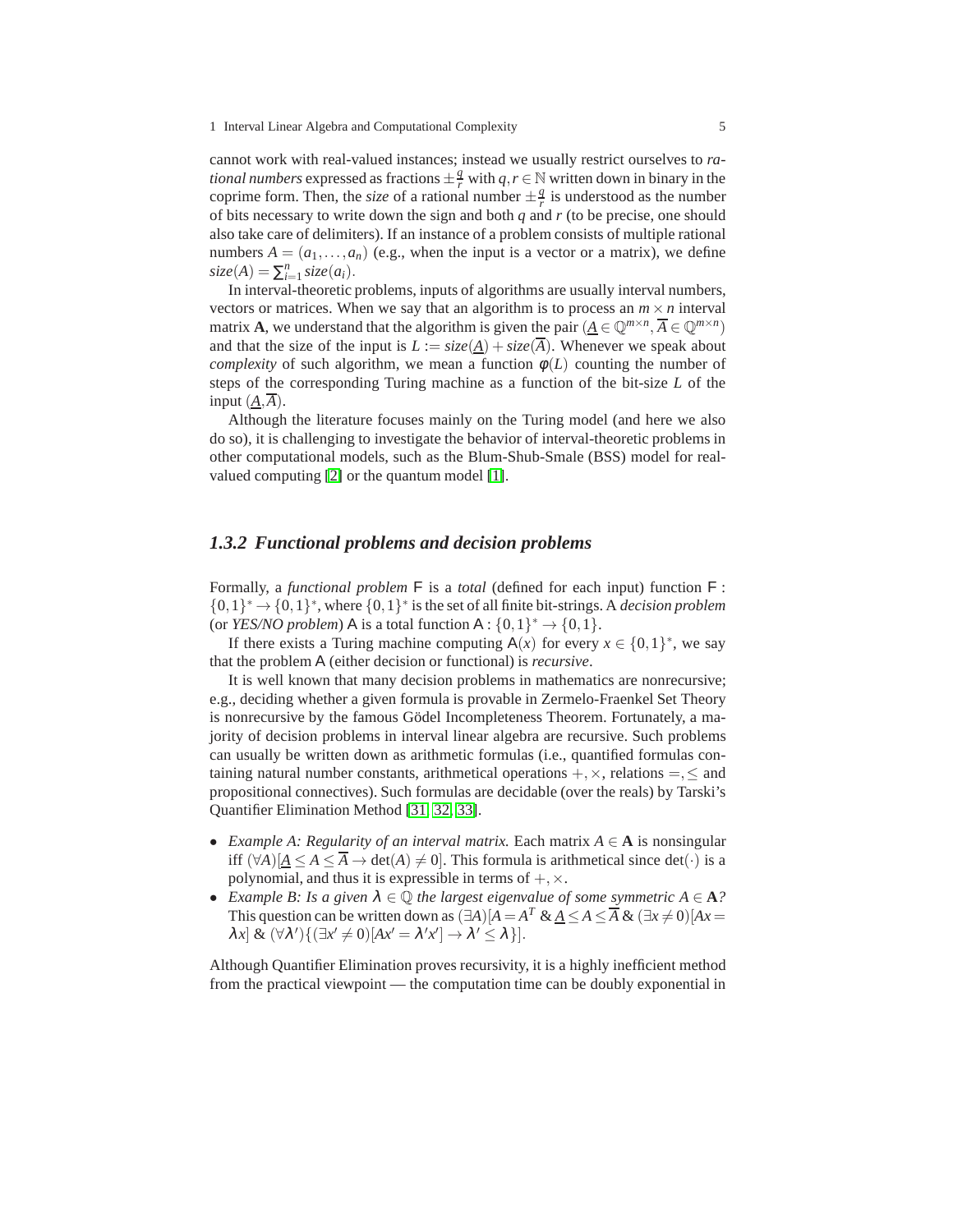general. In spite of this, for many problems, reduction to Quantifier Elimination is the only (and thus "the best") known algorithmic result.

### *1.3.3 Weak and strong polynomiality*

It is a usual convention to say that a problem A is "efficiently" solvable if it is solvable in polynomial time, i.e., in at most  $p(L)$  steps of the corresponding Turing machine, where  $p$  is a polynomial and  $L$  is the size of the input. The class of efficiently solvable decision problems is denoted by P.

Taking a more detailed viewpoint, this is a definition of polynomial-time solvability in the *weak* sense. In our context, we are usually processing a family  $a_1, \ldots, a_n$  of rational numbers, where  $L = \sum_{i=1}^n size(a_i)$ , performing arithmetical operations  $+,-, \times, \div, \leq$  with them. The definition of (weak) polynomiality implies that an algorithm *can perform at most*  $p_1(L)$  *arithmetical operations with numbers of size at most*  $p_2(L)$  *during its computation, where*  $p_1, p_2$  *are polynomials.* 

If a polynomial-time algorithm satisfies the stronger property that it *performs at most*  $p_1(n)$  *arithmetical operations with numbers of size at most*  $p_2(L)$  *during its computation*, we say that it is *strongly polynomial*. The difference is whether we can bound the number of arithmetical operations only by a polynomial in *L*, or by a polynomial in *n*.

**Example.** Given a rational *A* and *b*, the question  $(\exists x)[Ax = b]$  can be decided in strongly polynomial time (although it is nontrivial to implement the Gaussian elimination to yield a strongly polynomial algorithm). On the contrary, the question  $(\exists x)[Ax \leq b]$  (which is a form of linear programming) is known to be solvable in weakly polynomial time only and it is a major open question whether a strongly polynomial algorithm exists (this is Smales's Ninth Millenium Problem, see [\[52\]](#page-29-4)).

The main message of the previous example is: whenever an interval-algebraic problem is solvable in polynomial time and requires linear programming (which is a frequent case), it is only a weakly polynomial result. This is why the rare cases, when interval-algebraic problems are solvable in strongly polynomial time, are of special interest.

### <span id="page-5-1"></span>*1.3.4 NP, coNP*

Recall that NP is the class of decision problems A with the following property: there is a polynomial  $p$  and a decision problem  $B(x, y)$ , solvable in time polynomial in  $size(x) + size(y)$ , such that, for any instance  $x \in \{0, 1\}^*$ ,

<span id="page-5-0"></span>
$$
A(x) = 1 \text{ iff } (\exists y \in \{0, 1\}^*) \underbrace{size(y) \le p(size(x))}_{(*)} \text{ and } B(x, y) = 1. \tag{1.1}
$$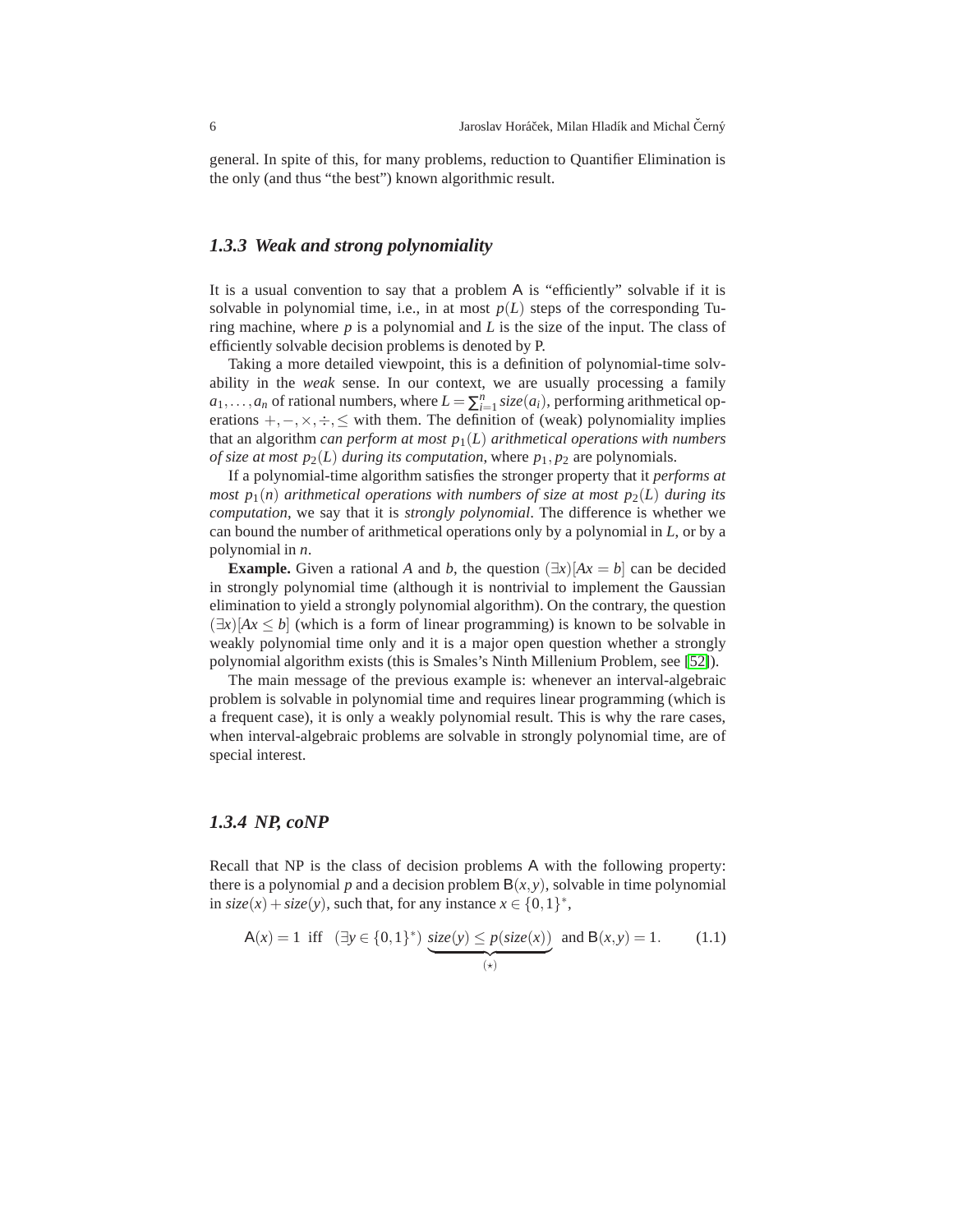The string *y* is called *witness* for the ∃-quantifier, or also *witness* of the fact that  $A(x) = 1$ . The algorithm for  $B(x, y)$  is called *verifier*. For short, we often write  $A(x) = (\exists^p y) B(x, y)$ , showing that A results from the  $\exists$ -quantification of the efficiently decidable question B (and the quantifier ranges over strings of polynomially bounded size). Observe that the question  $(\exists^p y) \mathbf{B}(x, y)$  need not be decidable in polynomial time (in fact, this is the open problem " $P = ? NP$ "), since the quantification range is exponential in *size*(*x*).

A lot of ∃-problems from various areas of mathematics are in NP: *"does a given boolean formula x have a satisfying assignment y?"*, *"does a given graph x have* 3*-coloring y?"*, *"does a given system*  $x = 'Ay \le b'$  *have an integral solution y?"*, and many others.

The class coNP is characterized by replacement of the quantifier in  $(1.1)$ :

 $A(x) = 1$  iff  $(\forall y \in \{0, 1\}^*)$   $size(y) \leq p(size(x)) \rightarrow B(x, y) = 1.$ 

It is easily seen that the class coNP is formed of complements of NP-problems, and vice versa. (Recall that a decision problem A is a 0-1 function; its *complement* is defined as  $\text{coA} = 1 - \text{A}$ .)

The prominent example of a coNP-question is deciding whether a boolean formula is a tautology, or in other words, *"given a boolean formula x, is it true that every assignment y makes it true?"*.

It is easy to see again that deciding a coNP-question can take exponential time since the  $\forall$ -quantifier ranges over a set exponentially large in  $size(x)$ .

**Example.** Interval linear algebra is not an exception: a lot of ∃-questions belong to NP, but we should be careful a bit. As an example, consider the problem SINGULARITY: given  $A \in \mathbb{I}\mathbb{Q}^{n \times n}$ ,  $\exists A \in A$  which is singular? We could expect that SINGULARITY  $\in$  NP since the positive answer can be certified by the  $\exists$ -witness  $A_0 = a$  particular singular matrix in **A**. Indeed, the natural verifier  $B(A, A_0)$ , checking whether  $A_0 \in \mathbf{A}$  and  $A_0$  is singular, works in polynomial time. But a problem is hidden in the condition  $(\star)$  in [\(1.1\)](#page-5-0). To be fully correct, we would have to prove: *there exists a polynomial p such that whenever* **A** *contains a singular matrix, then it also contains a rational singular matrix*  $A_0$  *such that size* $(A_0) \leq p(L)$ *, where*  $L = \text{size}(\underline{A}) + \text{size}(\overline{A})$ . Direct proofs of such properties are "uncomfortable". But we can proceed in a more elegant way, using Theorem [2:](#page-3-0)

<span id="page-6-0"></span> $\exists A \in \mathbf{A}$  s.t. *A* is singular

$$
\Leftrightarrow \exists A \in \mathbf{A}, \exists x \neq 0 \text{ s.t. } Ax = 0
$$
  
\n
$$
\Leftrightarrow \exists x \neq 0 \text{ s.t. } -\Delta |x| \leq A_c x \leq \Delta |x|,
$$
  
\n
$$
\Leftrightarrow \exists s \in \{\pm 1\}^n \underline{\exists x \text{ s.t. } -\Delta D_s x \leq A_c x \leq \Delta D_s x, D_s x \geq 0, e^T D_s x \geq 1. (1.2)
$$

Given  $s \in {\pm 1}^n$ , the relation (†) can be checked in polynomial time by linear programming. Thus, we can define the verifier  $B(A, s)$  as the algorithm checking the validity of (†). In fact, we have reformulated the ∃-question, *"is there a singular*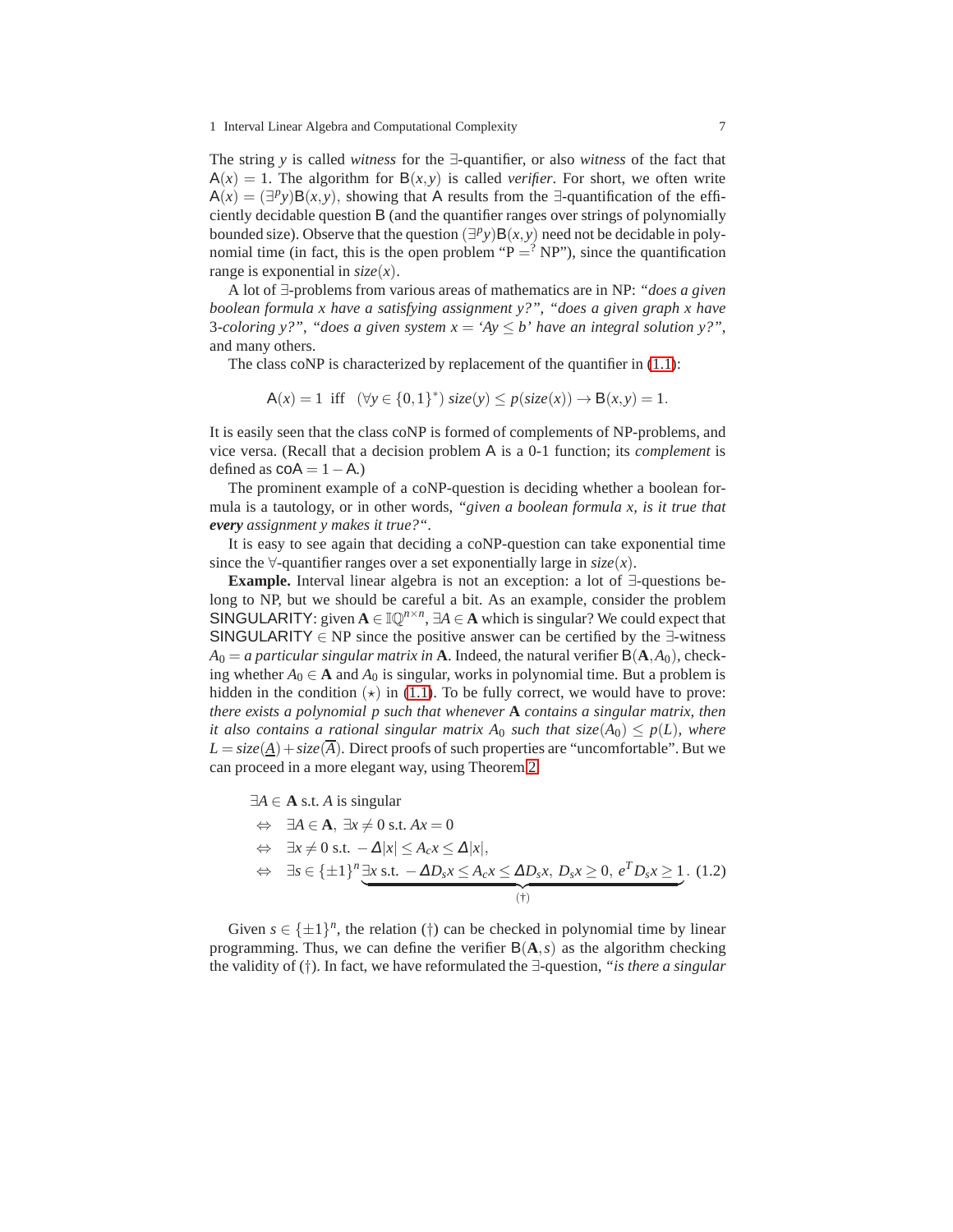*A* ∈ **A**<sup>2"</sup>, into an equivalent ∃-question, *"is there a sign vector s* ∈ { $\pm 1$ }<sup>*n*</sup> *s.t.* (†) *holds true?"*, and now *size*( $s$ )  $\leq$  *L* is obvious.

The method of [\(1.2\)](#page-6-0) is known as *orthant decomposition* since it reduces the problem to inspection of orthants  $D_s x \ge 0$ , for every  $s \in {\pm 1}^n$ , and the work in each orthant is "easy" (here, the work in an orthant amounts to a single linear program). Many properties with interval data are described by sufficient and necessary conditions that use orthant decomposition.

We can also immediately see that REGULARITY = coSINGULARITY (*"given* **A***, is every*  $A \∈ A$  *nonsingular?*") belongs to coNP.

### <span id="page-7-1"></span>*1.3.5 Decision problems: NP-, coNP-completeness*

A decision problem A is *reducible* to a decision problem B (denoted  $A \leq B$ ) if there exists a polynomial-time computable function  $g: \{0,1\}^* \to \{0,1\}^*$ , called *reduction*, such that for every  $x \in \{0,1\}^*$  we have

<span id="page-7-0"></span>
$$
\mathsf{A}(x) = \mathsf{B}(g(x)).\tag{1.3}
$$

Said informally, any algorithm for B can also be used for solving A: given an instance *x* of A, we can efficiently "translate" it into an instance  $g(x)$  of the problem B and run the method deciding  $B(g(x))$ , yielding the correct answer to  $A(x)$ . Thus, any decision method for B is also a valid method for A, if we admit the polynomial time for computation of the reduction *g*. In this sense we can say that if  $A \leq B$ , then B "as hard as A, or harder". If both  $A \leq B$  and  $B \leq A$ , then problems A, B are called *polynomially equivalent*.

The relation  $\leq$  induces a partial ordering on classes of polynomially equivalent problems in NP (called *NP-degrees*) and this ordering can be shown to have a maximum element. The problems in the maximum class are called *NP-complete* problems. And similarly, coNP has a class of *coNP-complete* problems. They are complementary: a problem A is NP-complete iff its complement is coNP-complete.

Let  $\mathscr{X} \in \{NP, \text{coNP}\}\$ . If a problem B is  $\mathscr{X}$ -complete, any method for it can be understood as a universal method for any problem  $A \in \mathcal{X}$ , modulo polynomial time needed for computing the reduction. Indeed, since B is the maximum element, we have A  $\leq$  B for any A  $\in \mathcal{X}$ . It is generally believed that  $\mathcal X$  contains problems which are not efficiently decidable. In NP, boolean satisfiability is a prominent example; in coNP, it is the tautology problem. Then, by  $\leq$ -maximality, no  $\mathscr X$ -complete problem is efficiently decidable. This shows why a proof of  $\mathscr X$ -completeness of a newly studied problem is often understood as proof of its computational *intractability*.

**Remark.** From a practical perspective, a proof of NP- or coNP-completeness is the same bad news, telling us that "nothing better than superpolynomial-time algorithms can be expected". But formally we must distinguish between NP- and co-NP completeness because it is believed that NP-complete problems are not polynomi-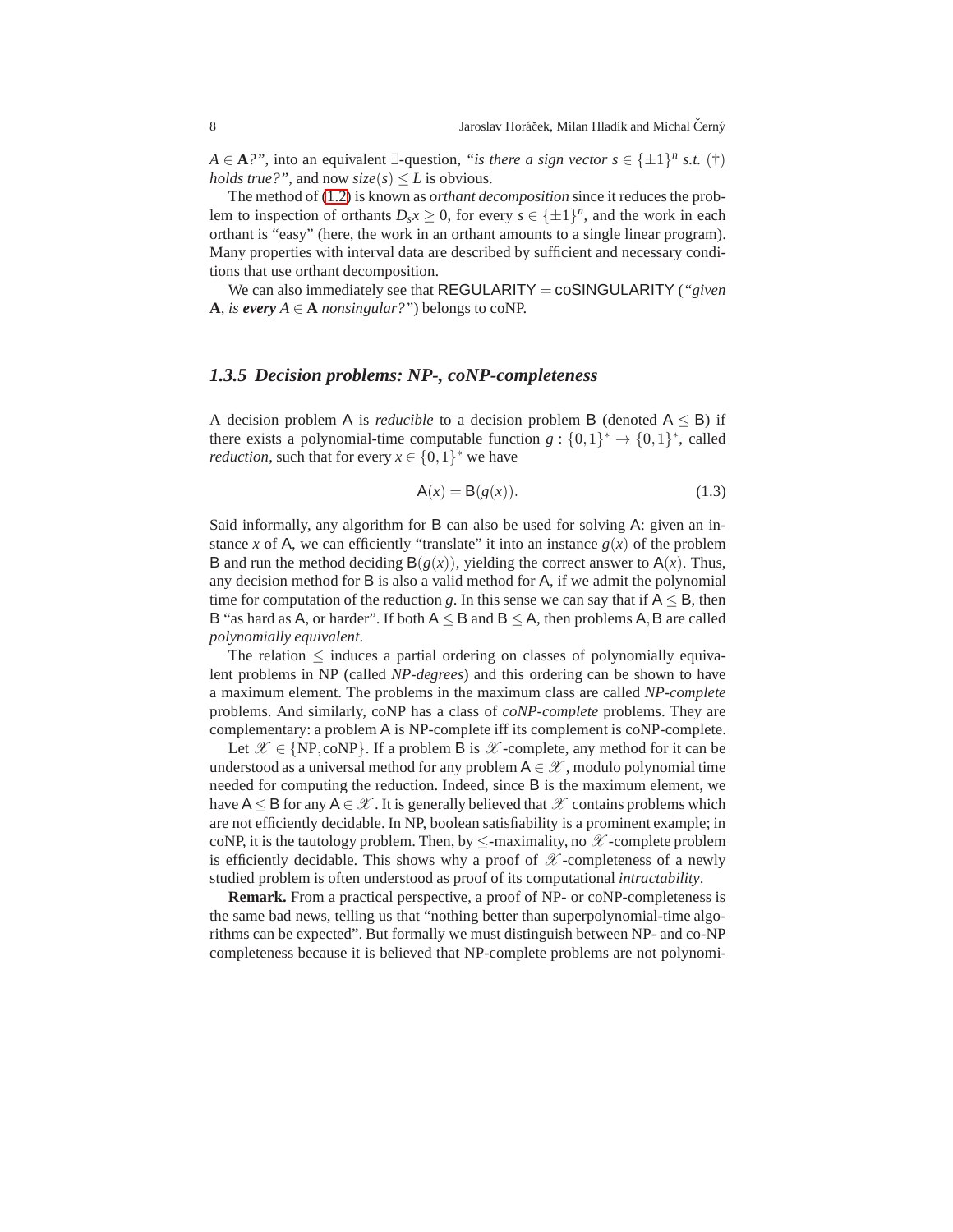ally equivalent with coNP-complete problems. (This is the "NP  $=$ <sup>2</sup> coNP" open problem).

**NP- and coNP-complete problems in interval analysis.** A survey of such problems forms the core of this paper. An important example of an NP-complete problem is SINGULARITY of an interval matrix **A**. Its complement, REGULARITY, is thus coNP-complete.

When we know that B is  $\mathscr X$ -complete and we prove B  $\leq C$  for a problem  $C \in \mathscr X$ , then C is also  $\mathscr X$ -complete. This is *the* method behind all  $\mathscr X$ -completeness proofs of this paper. For example, let EIGENVALUE be the problem "given a square interval matrix **A** and a number  $\lambda$ , decide whether  $\lambda$  is an eigenvalue of some  $A \in \mathbf{A}$ ". It is easy to prove SINGULARITY  $\leq$  EIGENVALUE; indeed, if we are to decide whether there is a singular matrix  $A \in \mathbf{A}$ , it suffices to use the reduction  $g : A \mapsto (A, \lambda = 0)$ . The proof of **EIGENVALUE**  $\in$  NP can be derived from the orthant decomposition method; this proves that EIGENVALUE is an NP-complete problem.

### *1.3.6 Decision problems: NP-, coNP-hardness*

We restrict ourselves to NP-hard problems; the reasoning for coNP-hard problems is analogous.

In the previous section we spoke about NP-complete problems as the  $\leq$ -maximum elements in NP. But our reasoning can be more general. We can work on the entire class of decision problems, including those outside NP. We say that a decision problem H, not necessarily in NP, satisfying  $C \leq H$  for an NP-complete problem C, is *NP-hard*. Clearly: NP-complete problems are exactly those NP-hard problems which are in NP. But we might encounter a problem H for which we do not have the proof  $H \in NP$ , but still it might be possible to prove  $C \leq H$ . Then the bad news for practice is again the same, that the problem H is computationally intractable. (But we might possibly need even worse computation time than for NP-problems; recall that all problems in NP can be solved in exponential time, not worse.)

To summarize: a proof that a decision problem is NP-hard is a weaker theoretical result than a proof that a decision problem is NP-complete; it leads to an immediate research problem to inspect *why it is difficult to prove the presence in NP*. Usually, the reason is that it is not easy (or impossible at all) to write down the ∃-definition; recall the example [\(1.2\)](#page-6-0), where the proof of presence in NP required the aid of Theorem [2.](#page-3-0)

**Remark.** If we are unsuccessful in placing the problem in NP or coNP, being unable to write down the ∃- or ∀-definition, it might be appropriate to place the problem H into higher levels of the Polynomial Time Hierarchy, or even higher, such as the PSPACE-level; for details see [\[1\]](#page-27-2), Chapter 5.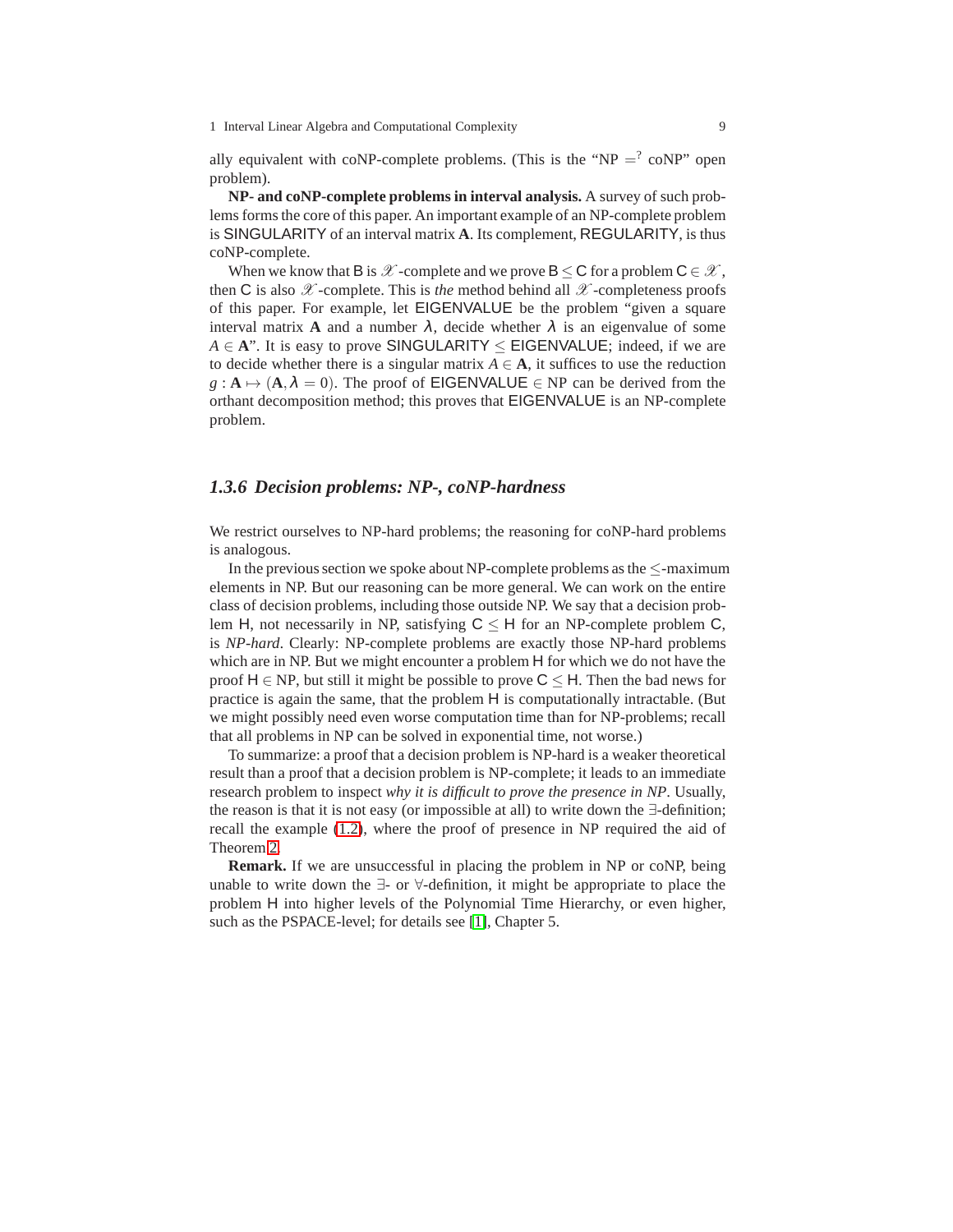### *1.3.7 Functional problems: efficient solvability and NP-hardness*

Functional problems are problems of computing values of general functions, in contrast to decision problems where we expect only YES/NO answers. We also want to classify functional problems from the complexity-theoretic perspective, whether they are "efficiently solvable", or "intractable", as we did with decision problems. Efficient solvability of a functional problem is again generally understood as polynomial-time computability. To define NP-hardness, we need the following notion of reduction: a decision problem A is *reducible* to a functional problem F, if there exist functions  $g: \{0,1\}^* \to \{0,1\}^*$  and  $h: \{0,1\}^* \to \{0,1\}$ , both computable in polynomial time, such that

<span id="page-9-0"></span>
$$
A(x) = h(F(g(x))) \text{ for every } x \in \{0, 1\}^*.
$$
 (1.4)

The role of  $g$  is analogous to  $(1.3)$ : it translates an instance  $x$  of  $A$  into an instance  $g(x)$  of F. What is new here is the function *h*. Since F is a functional problem, the value  $F(g(x))$  can be an arbitrary bitstring (say, a binary representation of a rational number); then we need another efficiently computable function *h* translating the value  $F(g(x))$  into a 1-0 value giving the YES/NO answer to  $A(x)$ . A trivial example: deciding regularity of a rational matrix (decision problem A) is reducible to the computation of rank (functional problem F). It suffices to define  $g(A) = A$  and  $h(\zeta) = 1 - \min\{n - \zeta, 1\}.$ 

Now, a functional problem F is *NP-hard* if there is an NP-hard decision problem reducible to F. For example, the functional problem of counting the number of ones in the truth-table of a given boolean formula is NP-hard since this information allows us to decide whether or not the formula is satisfiable.

**Remark. It is not necessary to distinguish between NP-hardness and coNPhardness for functional problems.** We could also try to define coNP-hardness of a functional problem G in terms of reducibility of a coNP-hard decision problem C to G via [\(1.4\)](#page-9-0). But this is superfluous because here NP-hardness and coNP-hardness coincide. Indeed, if we can reduce a coNP-hard problem C to a functional problem G via  $(g, h)$ , then we can also reduce the NP-hard problem coC to G via  $(g, 1-h)$ . Thus, in case of functional problems, we speak about NP-hardness only.

# *1.3.8 More general reductions: do we indeed have to distinguish between NP-hardness and coNP-hardness of decision problems?*

In literature, the notions of NP-hardness and coNP-hardness are sometimes used quite freely even for *decision problems*. Sometimes we can read that a decision problem is "NP-hard", even if it would qualify as a coNP-hard problem under our definition based on the reduction [\(1.3\)](#page-7-0). This is nothing serious as far as we are aware. It depends how the author understands the notion of a reduction between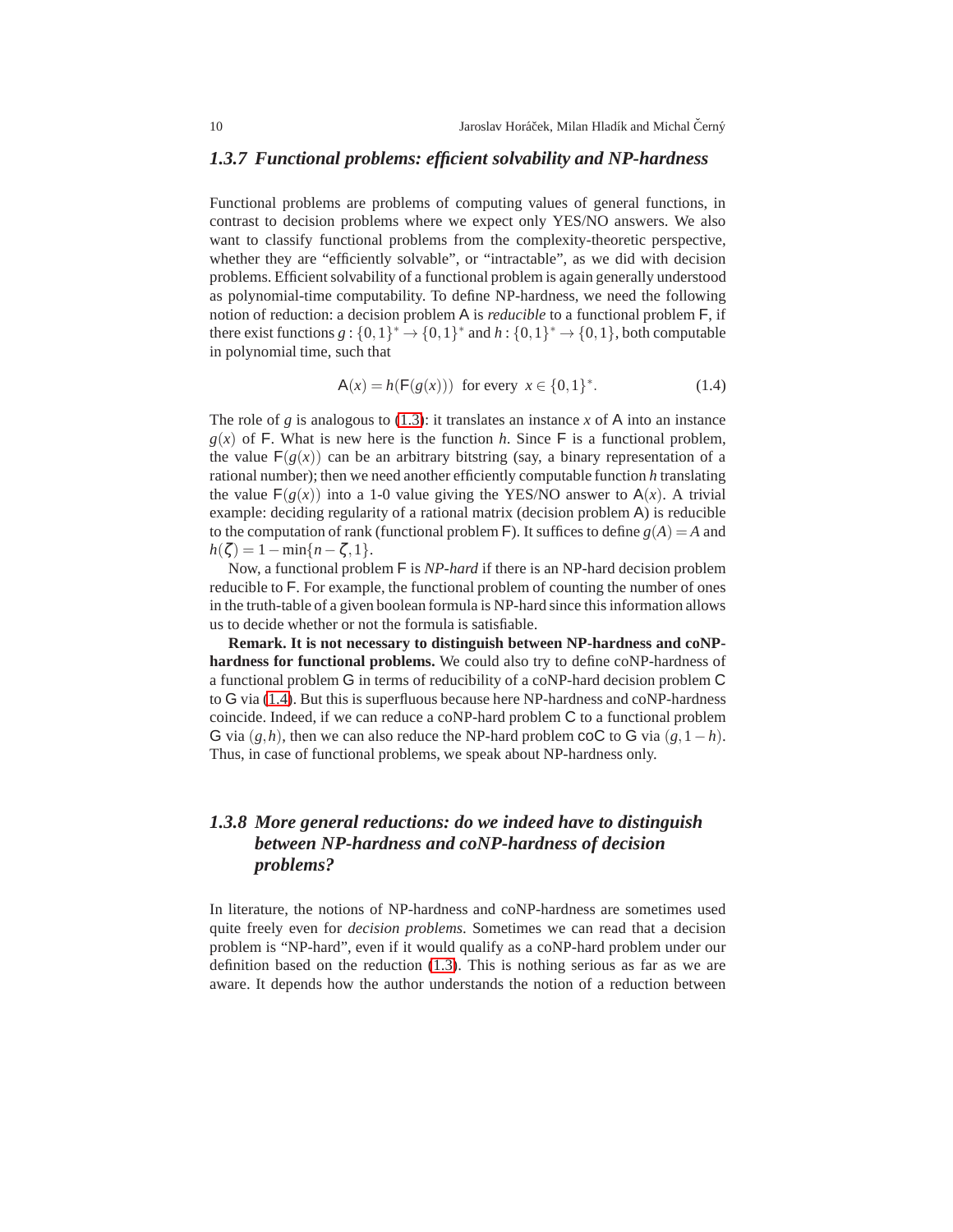two decision problems. We have used the *many-one* reduction [\(1.3\)](#page-7-0), known also as *Karp* reduction, between two decision problems. This is a standard in complexitytheoretic literature.

However, one could use a more general reduction between two decision problems A, B. For example, taking inspiration from ([1](#page-9-0).4), we could define " $A \leq' B$  iff  $A(x) =$  $h(\mathsf{B}(g(x)))$  for some polynomial-time computable functions  $g, h$ ". Then the notions of  $\leq'$ -NP-hardness and  $\leq'$ -coNP-hardness coincide and need not be distinguished. (Observe that *h* must be a function from  $\{0,1\}$  to  $\{0,1\}$  and there are only two such nonconstant functions:  $h_1(\xi) = \xi$  and  $h_2(\xi) = 1 - \xi$ . If we admit only  $h_1$ , we get the many-one reduction; if we admit also the negation  $h_2$ , we have a generalized reduction under which a problem is NP-hard iff it is coNP-hard. Thus: the notions of NP-hardness and coNP-hardness based on many-one reductions do not coincide just because many-one reductions *do not admit the negation* of the output of  $B(g(x))$ .)

To be fully precise, one should always say "a problem A is  $\mathscr X$ -hard w.r.t. a particular reduction  $\preceq$ ". For example, in the previous sections we spoke about  $\mathscr X$ -hard problems for  $\mathcal{X} \in \{NP, \text{coNP}\}\$  w.r.t. the many-one reduction [\(1.3\)](#page-7-0). If another author uses  $\mathscr X$ -hardness w.r.t.  $\leq'$  (e.g., because (s) he considers the ban of negation as too restrictive in her/his context), then (s)he need not distinguish between NP-hardness and coNP-hardness.

For the sake of completeness, we conclude that in literature we can meet the notions of hardness w.r.t. various types of reductions.

*Logspace-computable reduction:*  $A \leq_{\text{log}} B$  iff there is a function *g* computable in memory of size  $O(\log size(x))$ , such that  $A(x) = B(g(x))$  for every *x*. (This reduction in weaker than [\(1.3\)](#page-7-0) since every logspace-computable function is also computable in polynomial time.)

*Truth-table reduction:*  $A \leq_{tt} B$  iff there is a finite number of polynomial-time computable functions  $g_1, \ldots, g_k : \{0,1\}^* \to \{0,1\}^*$  and a "truth-table" function *h* :  $\{0,1\}^k \to \{0,1\}$  such that  $A(x) = h(B(g_1(x)),...,B(g_k(x)))$ . This reduction is a generalization of  $\leq'$ ; indeed,  $\leq'$  is a restricted truth-table reduction with a two-line truth table. Under  $\leq_{tt}$ , to decide  $A(x)$  one can compute *k* instances of B from which the boolean expression *h* combines the result  $A(x)$ .

*Turing reduction* (or *Cook reduction*):  $A \leq_T B$  iff there is a polynomial-time algorithm (Turing machine) *Q*, equipped with a subroutine (an algorithm, *oracle*) computing B, and the entire computation of B is counted as a single step of *Q*. This is the most general type of reduction: when deciding  $A(x)$ , the reduction allows for a polynomial number of computations of B(*y*) with *size*(*y*) polynomially bounded in  $size(x)$ , and the results can be combined in an arbitrary way; the only limitation is that the overall number of steps is polynomial in  $size(x)$ , assuming that one computation of  $B(y)$  is at the unit cost.

The above mentioned reductions can be ordered in the sequence according to their generality:  $A \leq_{log} B \Rightarrow A \leq B \Rightarrow A \leq' B \Rightarrow A \leq_{tt} B \Rightarrow A \leq_T B$ , where " $\Rightarrow$ " means "implies". We know that NP-hardness and coNP-hardness coincide for  $\leq'$ , and thus also for the generalizations  $\leq_{tt}$ ,  $\leq_T$ .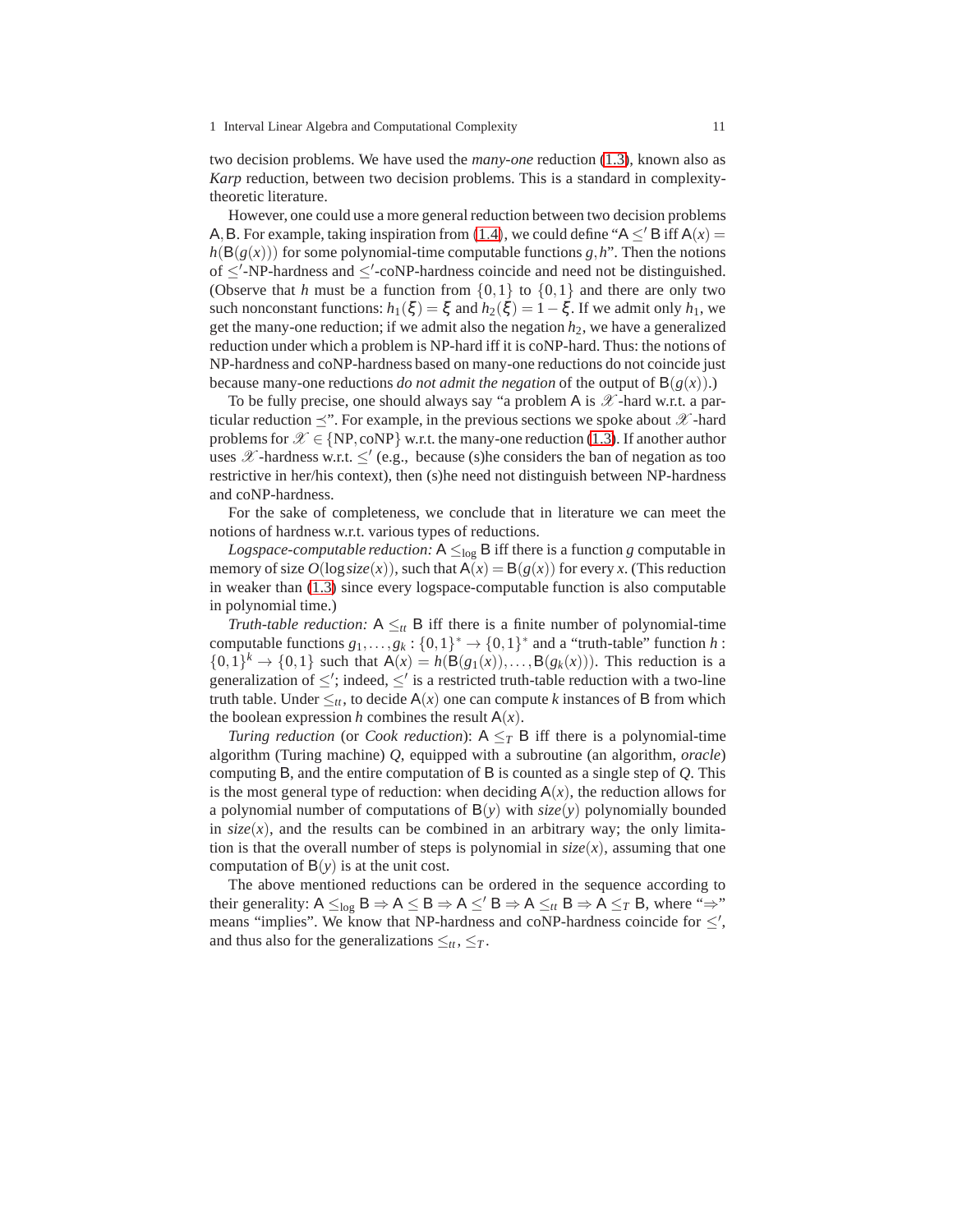### *1.3.9 A reduction-free definition of hardness*

For practical purposes, when we do not want to play with properties of particular reductions, we can define the notion of a "hard" problem H (either decision of functional) intuitively as a problem fulfilling this implication: *if* H *is decidable/solvable in polynomial time, then*  $P = NP$ *. This is usually satisfactory for the practical under*standing of the notion of computational hardness. (Under this definition: if  $P = NP$ , then every decision problem is hard; and if  $P \neq NP$ , then the class of hard decision problems is exactly the class of decision problems not decidable in polynomial time, including all NP-hard and coNP-hard decision problems.)

Even if we accept this definition and do not speak about reductions explicitly, all hardness proofs (at least implicitly) contain some kinds of reductions of previously known hard problems to the newly studied ones.

### **1.4 Interval linear algebra – part II**

In the following sections we will deal with various problems in interval linear algebra. There are many interesting topics that are unfortunately beyond the scope of this work. We will at least point out some of them in section [1.4.10.](#page-26-0) We chose basic topics from introductory courses to linear algebra – regularity and singularity of a matrix, full column rank, solving and solvability of a system of linear equations, matrix inverse, determinant, eigenvalues and eigenvectors, positive (semi)definiteness and stability. The next chapters will offer a great disappointment and also a great challenge, since implanting intervals into a classical linear algebra makes solving most of the problems intractable. That is why, we look for solving relaxed problems, special feasible subclasses of problems or for sufficient conditions checkable in polynomial time. Interval linear algebra still offers many open problems and a lot of place for further research. At the end of each section we present a summary of problems and their complexity. If we only know that a problem is weakly polynomial yet, we just write that it belongs to the class *P*. When complexity of a problem is not known to our best knowledge (or it is an open problem), we mark it with question mark.

# *1.4.1 Regularity and singularity*

Deciding regularity and singularity of an interval matrix is an important task in linear algebra . The definition of interval regularity (and singularity) is intuitive.

**Definition 3.** A square interval matrix **A** is *regular* if every  $A \in \mathbf{A}$  is nonsingular. Otherwise, **A** is called *singular*.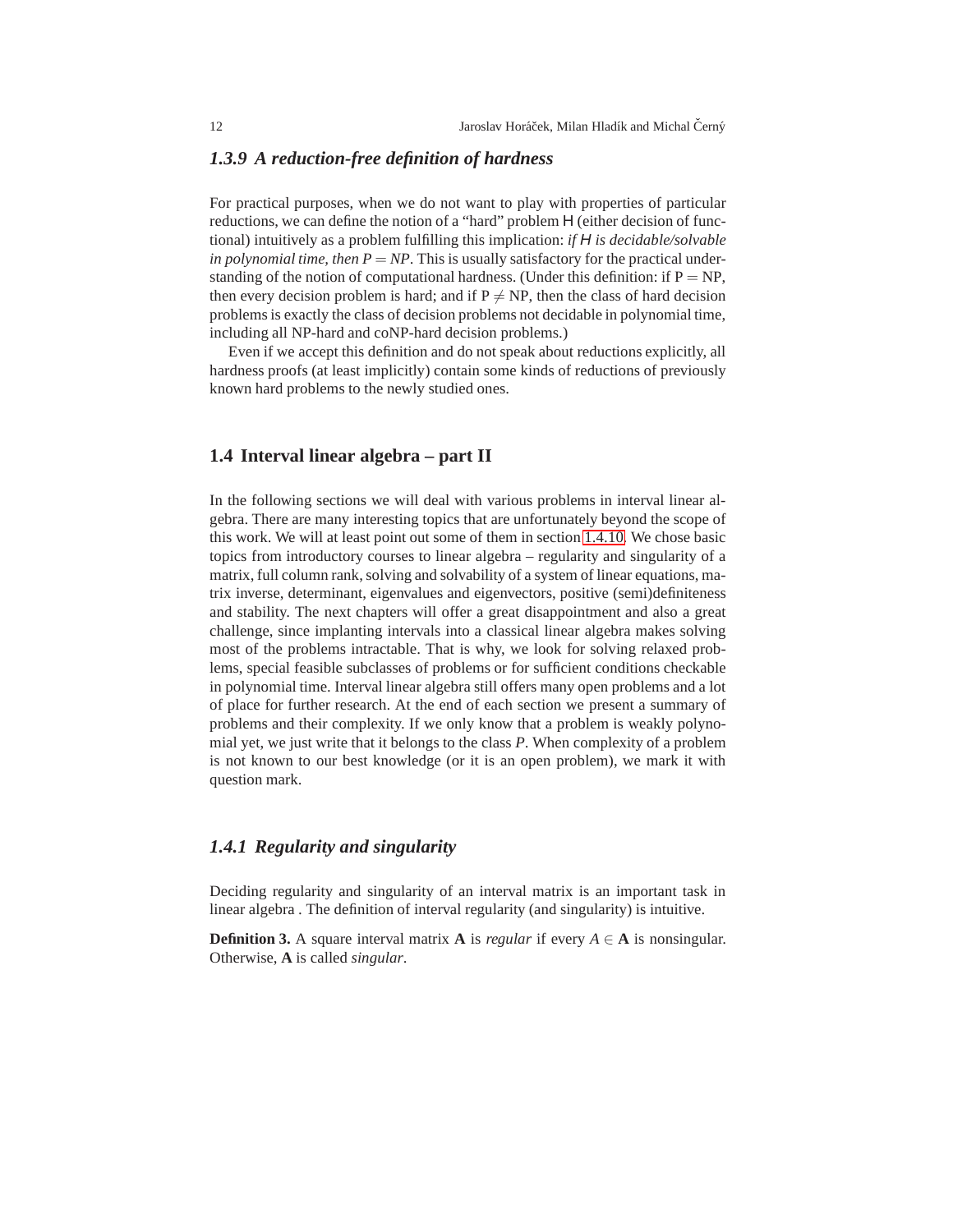Considering complexity we can find in the literature the following theorem [\[40\]](#page-29-5) giving NP-completeness result even for the simple case.

**Theorem 3.** Deciding whether an interval matrix  $\mathbf{A} = [A - E, A + E]$  is singular for *some nonnegative symmetric positive definite rational matrix A is NP-complete.*

We can prove NP-hardness of this decision problem. Moreover, we get NP-completeness since we know that a singular **A** in this form mentioned in the theorem must contain a singular matrix

$$
A - \frac{z z^T}{z^T A^{-1} z},
$$

for some  $z \in {\pm 1}^n$  [\[40\]](#page-29-5) which is a polynomial witness and the above mentioned matrix is checkable in polynomial time (e.g., by Gaussian elimination). This implies that deciding singularity of a general interval matrix is NP-hard. However, in the section [1.3.4](#page-5-1) we saw the construction of a polynomial witness  $z \in {\pm 1}^n$  certifying that an interval matrix is singular. Hence, we get that checking singularity of a general interval matrix is NP-complete. Clearly, checking regularity as the complement problem to singularity is coNP-complete.

The sufficient and necessary conditions for checking regularity are of exponential nature. In [\[44\]](#page-29-6) you can see 40 of them. For example, we can use the classical definition of matrix regularity (a matrix *A* is regular if the system  $Ax = 0$  has only trivial solution) and combine it with Oettli-Prager theorem. We get that an interval matrix is regular if and only if the inequality

$$
|A_c x| \leq \Delta |x|,
$$

has only trivial solution.

Fortunately, there are some sufficient conditions that are computable in polynomial time. It is advantageous to have more conditions, because some of them may suit better to a certain class of matrices or limits of our software tools. Here we present three sufficient conditions for checking regularity and three sufficient conditions for checking singularity.

**Theorem 4 (Sufficient conditions for regularity).** An interval matrix  $A = [A_c - A_c]$  $\Delta$ , $A_c + \Delta$  *is regular if at least one of the following conditions holds* 

- *1.*  $\rho(|A_c^{-1}|\Delta) < 1$  *[\[40\]](#page-29-5),*
- 2.  $\sigma_{\text{max}}(\Delta) < \sigma_{\text{min}}(A_c)$  [\[48\]](#page-29-7),
- *3.*  $A_c^T A_c ||\Delta^T \Delta||I$  is positive definite for some consistent matrix norm  $||\cdot||$  [\[34\]](#page-29-8).

**Theorem 5 (Sufficient conditions for singularity).** An interval matrix  $A = [A_c - A_c]$  $\Delta$ , $A_c + \Delta$  *is singular if at least one of the following conditions holds* 

*1.* max<sub>*j*</sub>( $|A_c^{-1}|\Delta$ )*jj* ≥ 1 *[\[35\]](#page-29-9),* 

2. 
$$
(\Delta - |A_c|)^{-1} \ge 0
$$
 [40],

*3.*  $\Delta^T \Delta - A_c^T A_c$  *is positive semidefinite* [\[34\]](#page-29-8)*.*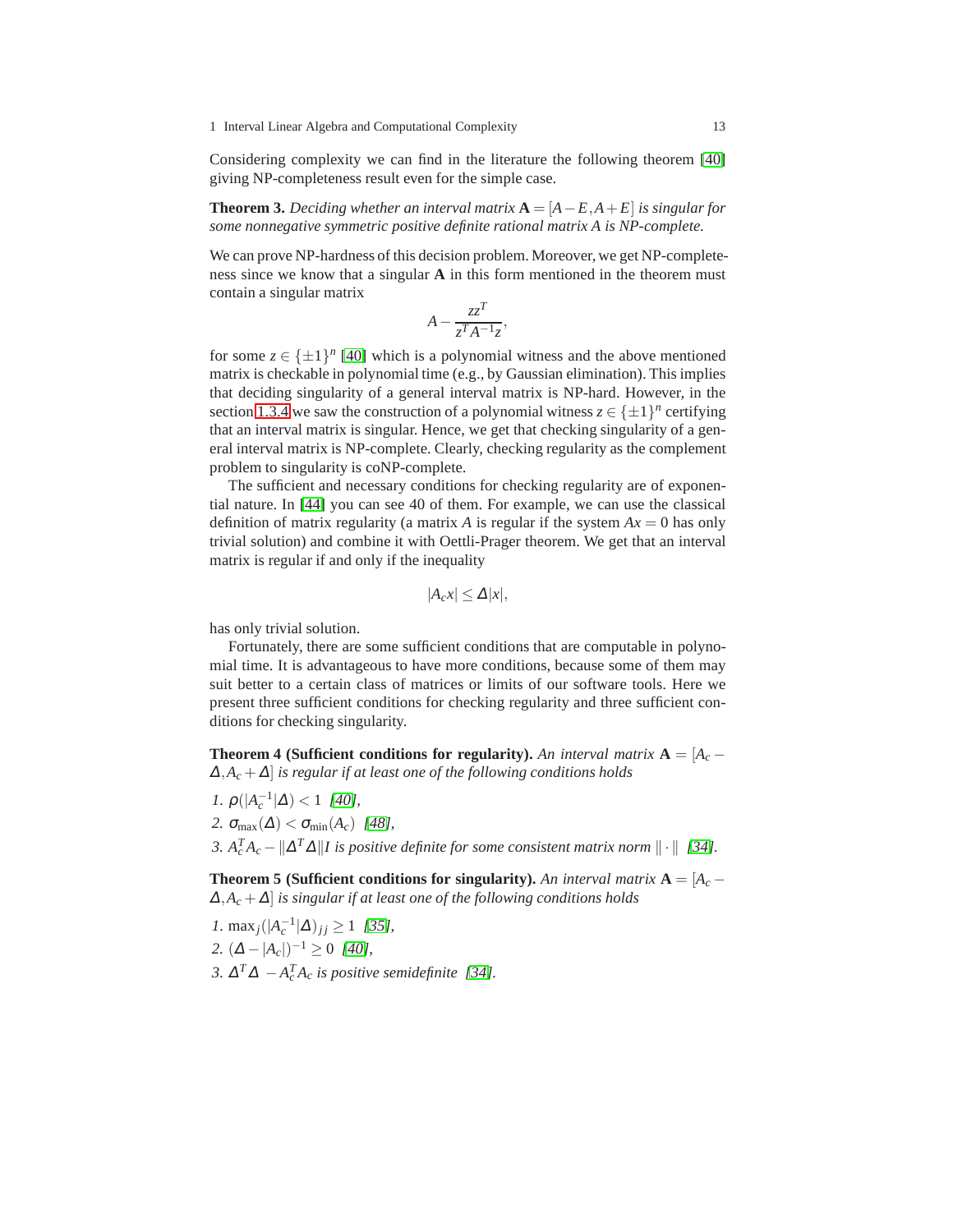In the above two theorems, the first condition in the triplet is among the most frequently used sufficient conditions. You can find more sufficient conditions for regularity and singularity in [\[34\]](#page-29-8).

We can also take a look at the classes of interval matrices that are immediately regular. These are, for example, diagonally dominant matrices [\[51\]](#page-29-10), M-matrices and H-matrices [\[28\]](#page-28-1). There properties are checkable in polynomial time.

#### **Summary.**

| Problem          | Complexity    |
|------------------|---------------|
| Is $A$ regular?  | coNP-complete |
| Is $A$ singular? | NP-complete   |

### *1.4.2 Full column rank*

The definition of the full column rank is natural.

**Definition 4.** An  $m \times n$  interval matrix **A** has *full column rank* if every  $A \in \mathbf{A}$  has full column rank (i.e., it has rank *n*).

Deciding whether an interval matrix has full column rank is connected to checking regularity. If an interval matrix **A** of size  $m \times n$ ,  $m \ge n$ , contains a regular submatrix of size  $n$ , then obviously **A** has a full column rank. What is surprising is that the implication does not hold conversely (in contrast to real matrices). The interval matrix by Irene Sharaya (see [\[51\]](#page-29-10)) might serve as a counterexample.

$$
\mathbf{A} = \begin{pmatrix} 1 & [0,1] \\ -1 & [0,1] \\ [-1,1] & 1 \end{pmatrix}.
$$

It has full column rank, but contains no regular submatrix of size 2.

For square matrices, checking regularity can can be polynomially reduced to checking full column rank (we just check the matrix **A**), but the converse is not so easy. Therefore, checking full column rank is coNP-hard. Finding a polynomial certificate for an interval matrix not having full column rank can be done by orthant decomposition similarly as in the case of singularity. That is why, checking full column rank if coNP-complete.

Again, fortunately, we have some sufficient conditions that are computable in polynomial time.

**Theorem 6.** *Let*  $A = [A_c - \Delta, A_c + \Delta]$  *be an m* × *n* interval matrix. This matrix has *full column rank if at least one of the following conditions holds*

*1.*  $A_c$  *has full column rank and*  $\rho(|A_c^{\dagger}|\Delta) < 1$ , [\[46\]](#page-29-0),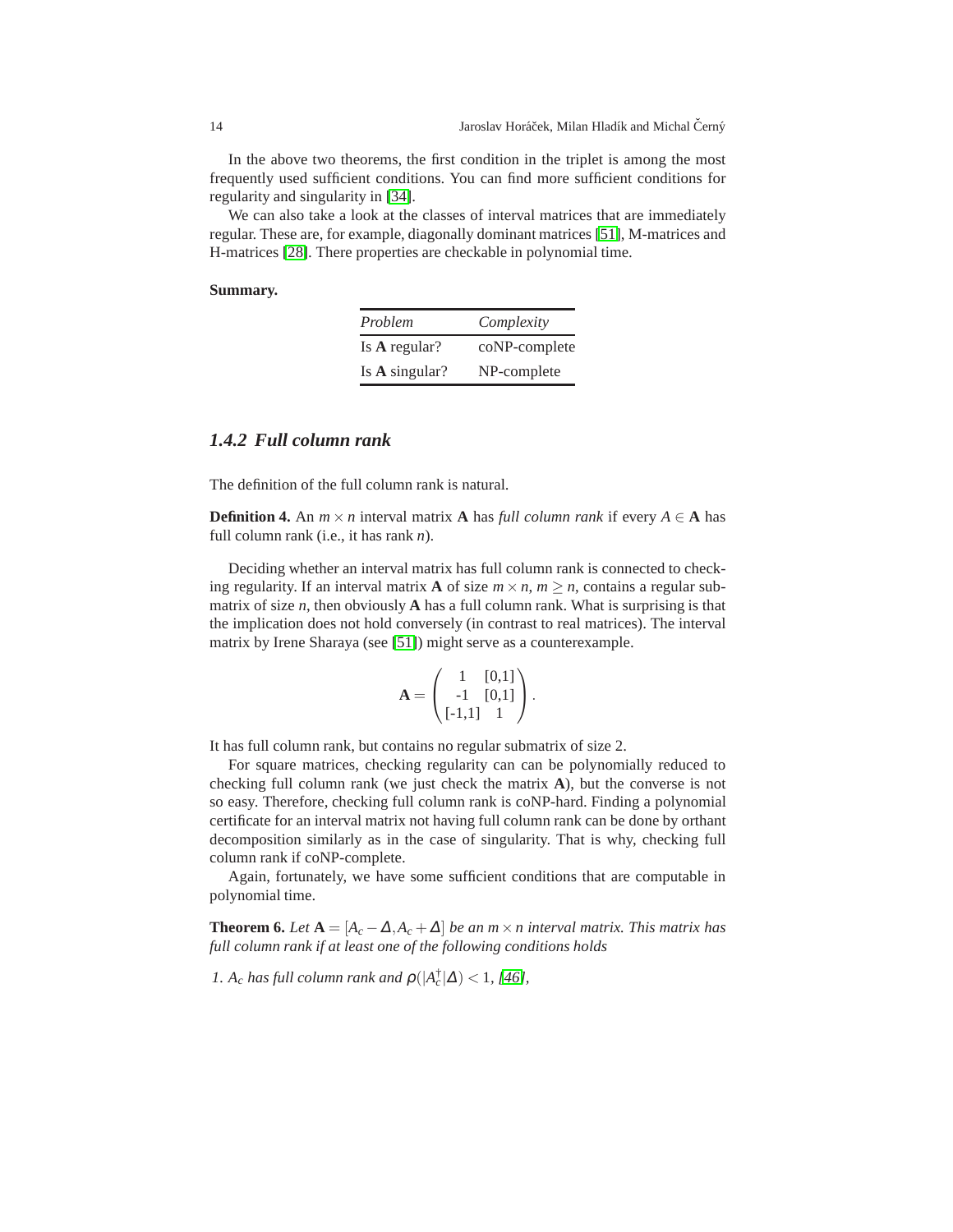2.  $\sigma_{\max}(\Delta) < \sigma_{\min}(A_c)$ , [\[51\]](#page-29-10)*.* 

The symbol † stands for Moore-Penrose inverse. The first condition is mentioned implicitly in [\[46\]](#page-29-0), however the explicit proof can be found in [\[51\]](#page-29-10). Notice that the second sufficient condition is the same as the sufficient condition for checking regularity. Many problems can be transformed to checking full column rank – e.g., deciding whether a given interval linear system is solvable, deciding whether a solution set of an interval linear system is bounded.

#### **Summary.**

| Problem                       | Complexity    |
|-------------------------------|---------------|
| Does A have full column rank? | coNP-complete |

### *1.4.3 Solving a system of linear equations*

To be brief the title of this section contained the word "solving". Nevertheless, this notion could be a little misguiding. Let us explain what do we mean by solving a system of interval linear equations (or interval linear system for short). The solution set of an interval linear system is defined as follows.

**Definition 5.** Let  $Ax = b$ , where A is an  $m \times n$  interval matrix and b is an *m*dimensional right-hand side vector. Then by a *solution set* <sup>Σ</sup> we mean

<span id="page-14-0"></span>
$$
\Sigma = \{x \mid Ax = b \text{ for some } A \in \mathbf{A}, \ b \in \mathbf{b}\}.
$$

We could imagine it as a collection of all solutions of all crisp real systems contained within the bounds of an interval system. Unfortunately, this set is of quite a complex shape. For its description we can use the already mentioned Oettli-Prager Theorem [2.](#page-3-0) A vector  $x \in \mathbb{R}^n$  is a *solution* of  $Ax = b$  (i.e.,  $x \in \Sigma$ ) if and only if *x* satisfies

$$
|A_c x - b_c| \leq \Delta |x| + \delta.
$$

We can see that checking whether a vector *y* is a solution of  $A x = b$  is strongly polynomial (we just check the inequality for *y*).

Oettli-Prager theorem implies that the set  $\Sigma$  is generally non-convex but convex in each orthant (for graphical examples of possible shapes of the solution set see e.g., [\[25,](#page-28-8) [13,](#page-28-9) [27\]](#page-28-10)). That is why, we usually approximate this set by an *n*-dimensional box (aligned with axes) containing <sup>Σ</sup>. Notice that we can view an *n*-dimensional interval vector as an *n*-dimensional box aligned with axes.

**Definition 6.** An *n*-dimensional interval vector **x** is called an interval *enclosure* of  $\Sigma$  if  $\Sigma \subseteq \mathbf{x}$ . If it is the tightest possible enclosure w.r.t. inclusion (there is no interval box **y** such that  $\Sigma \subseteq y \subseteqneq x$ , we call **x** the interval *hull*.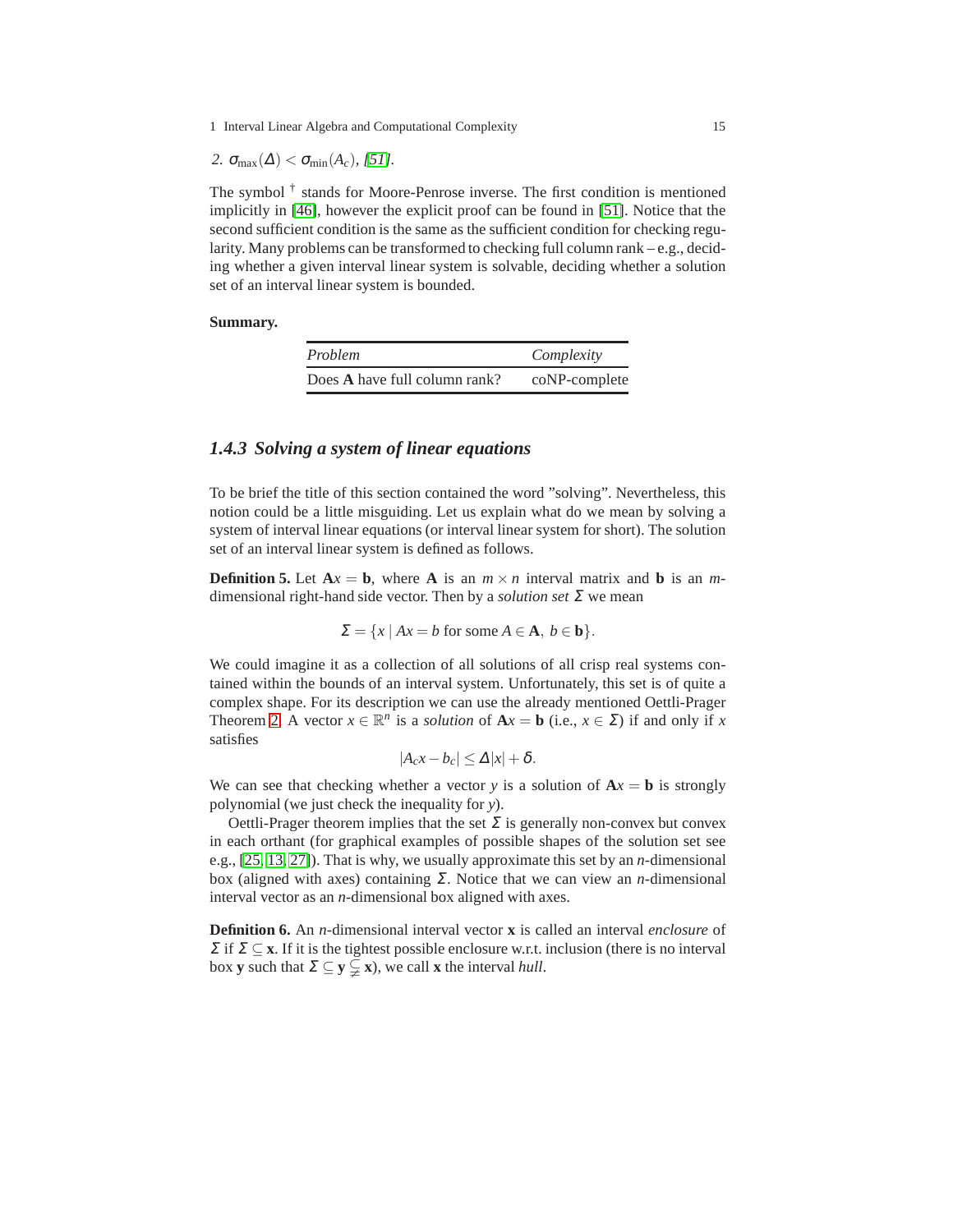By *solving* an interval linear system we understand computing any enclosure **x** of its solution set  $\Sigma$ . To be brief, we call that **x** an enclosure (or the hull) of  $A x = b$ . The notion of enclosure is quite intuitive because we are not always able to compute the interval hull. In [\[22\]](#page-28-0) we can see that computing the exact hull of  $A x = b$  is NP-hard.

An interval  $\mathbf{a} = [a - \Delta, a + \Delta]$  is absolutely  $\delta$ -narrow if  $\Delta \leq \delta$  and relatively <sup>δ</sup>-narrow if <sup>∆</sup> ≤ <sup>δ</sup> · |*a*|. The problem is still NP-hard even if we limit widths of intervals of a matrix in a system with some  $\delta > 0$  [\[22\]](#page-28-0). We can summarize it in the following theorem.

**Theorem 7.** For every  $\delta > 0$ , the problem of computing the hull of  $Ax = b$ , where  $\mathbf{a}_{i}$ ;  $\mathbf{b}_{i}$  *are both absolutely and relatively*  $\delta$ -narrow *is NP-hard.* 

Unfortunately, even computing various  $\varepsilon$ -approximations of the hull components is an NP-hard problem [\[22\]](#page-28-0).

**Theorem 8.** *For a given*  $\varepsilon > 0$  *computing the relative and absolute*  $\varepsilon$ -*approximation of the hull (its components) of*  $Ax = b$  *are NP-hard problems.* 

That is why, we are usually looking for enclosures, not the hull. Of course, the tighter enclosure the better. For computing enclosures of square systems, there have been various methods developed. Some of them extend the traditional algorithms for the real systems, such as the Gaussian elimination, Jacobi or Gauss-Seidel method [\[25,](#page-28-8) [28\]](#page-28-1). Some of them were designed specifically for interval systems; see for instance [\[8,](#page-28-11) [12,](#page-28-12) [20,](#page-28-13) [25,](#page-28-8) [28,](#page-28-1) [4\]](#page-27-0) among many others.

**Overdetermined systems.** For an *overdetermined* system (where **A** is an  $m \times n$  matrix with  $m > n$ ) the situation is slightly more difficult. Many people automatically think of solving overdetermined systems via least squares, i.e.,

#### **Definition 7.**

$$
\Sigma^{lsq} = \{x \mid A^T A x = A^T b \text{ for some } A \in \mathbf{A}, b \in \mathbf{b}\}.
$$

Obviously,  $\Sigma^{lsq}$  is not the same set as  $\Sigma$ . Nevertheless, it is not difficult to see that  $\Sigma \subseteq \Sigma^{lsq}$ . Hence, we can use methods for computing least squares for enclosing  $\Sigma$ [\[27\]](#page-28-10). The problem of computing the interval hull of  $\Sigma^{lsq}$  is NP-hard, since when **A** is square and regular, then  $\Sigma^{lsq} = \Sigma$  and computing the exact hull of  $\Sigma$  is NP-hard even for **A** regular [\[4\]](#page-27-0).

If we primarily focus on enclosing just  $\Sigma$  there is a variety of methods – modified Gaussian elimination for overdetermined systems [\[7\]](#page-28-14) , method developed by Rohn [\[41\]](#page-29-11), Popova [\[30\]](#page-28-15), or a method using square subsystems [\[14\]](#page-28-16).

We can try to identify some classes of systems with exact hull computation algorithms that run in polynomial time. If we restrict the right hand side **b** to contain only degenerate intervals, we have  $Ax = b$ . Then, this problem is still NP-hard [\[22\]](#page-28-0). If we, however, restricts the matrix to be consisting only of degenerate intervals *A* and we have a system  $Ax = b$ , then, computing exact bounds of the solution set is polynomial, since it can be rewritten as a linear program.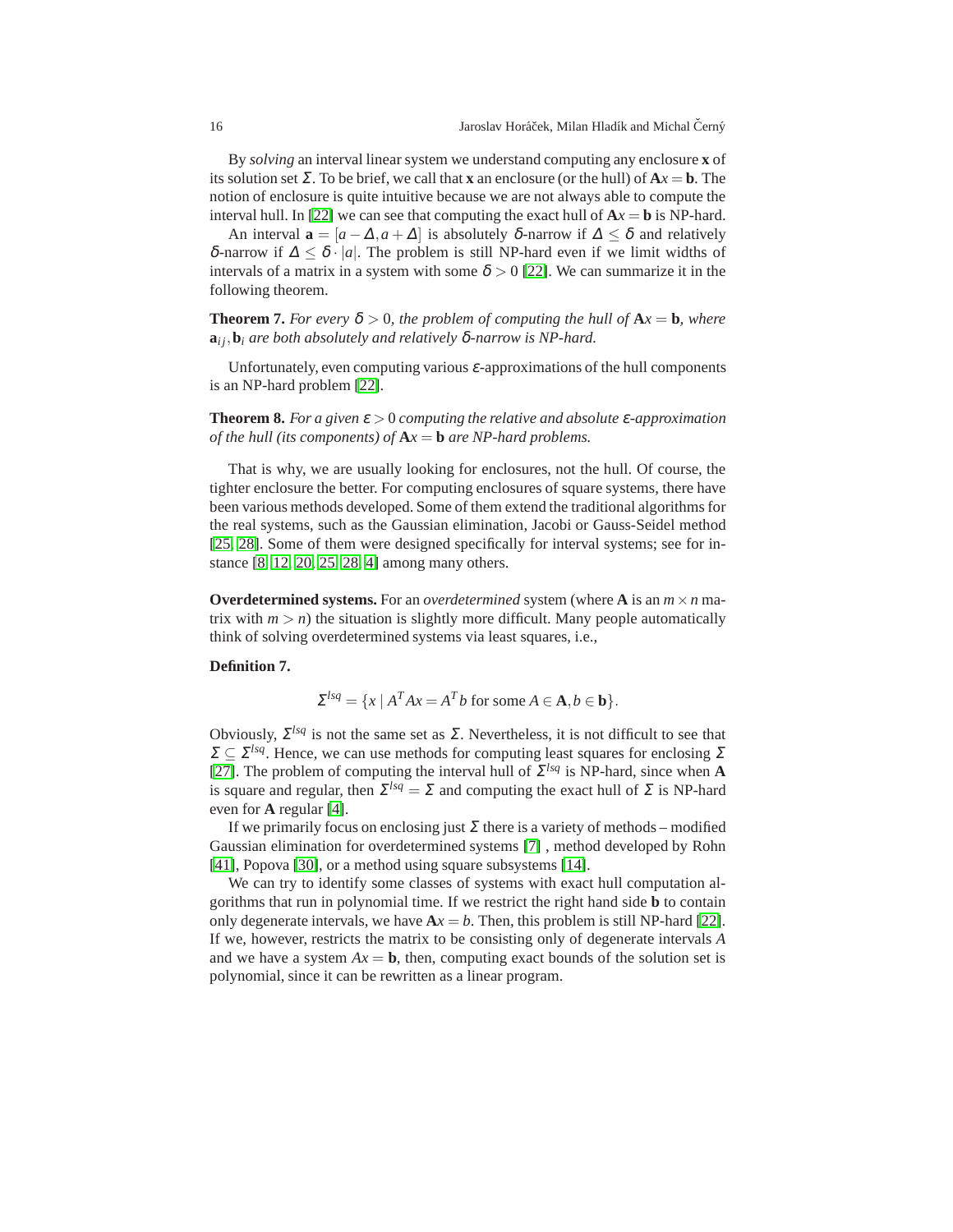However, even if we allow at most one nondegenerate interval coefficient in each equation, the problem becomes again NP-hard, since an arbitrary interval linear system can be rewritten in this form [\[22\]](#page-28-0).

**Structured systems.** We can also explore band and sparse matrices.

**Definition 8.** A matrix **A** is a *w*-*band* matrix if  $\mathbf{a}_{ij} = 0$  for  $|i - j| \geq w$ .

Band matrices with  $d = 1$  are diagonal and computing the hull is clearly strongly polynomial. For  $d = 2$  (tridiagonal matrix) it is an open problem. And for  $d > 3$  it is again NP-hard. We inspected the case of bidiagonal matrices. The result is to our best knowledge new.

**Theorem 9.** *For a bidiagonal matrix (the matrix with only the main diagonal and an arbitrary neighbouring diagonal) computing the exact hull of*  $\mathbf{A}x = \mathbf{b}$  *is strongly polynomial.*

*Proof.* Without the loss of generality let us suppose that the matrix **A** consists of the main diagonal and the one beyond it. By the forward substitution, we have  $\mathbf{x}_1 = \frac{\mathbf{b}_1}{\mathbf{a}_{11}}$ and

$$
\mathbf{x}_i = \frac{\mathbf{b}_i - \mathbf{a}_{i,i-1}\mathbf{x}_{i-1}}{\mathbf{a}_{ii}}, \quad i = 2,\ldots,n.
$$

By induction,  $\mathbf{x}_{i-1}$  is optimally computed with no use of interval coefficients of the *i*th equations. Since an evaluation in interval arithmetic is optimal in the case there are no multiple occurrences of variables (Theorem [1\)](#page-2-0),  $\mathbf{x}_i$  is optimal as well.

**Definition 9.** A matrix **A** is a *d*-*sparse* matrix if in each row *i* at most *d* elements  $\mathbf{a}_{ij} \neq 0.$ 

For sparse matrices with  $d = 1$  computing the hull is clearly strongly polynomial. For  $d \geq 2$  it is again NP-hard [\[22\]](#page-28-0). Nevertheless, if we combine w-band matrix with system coefficient bounds coming from a given finite set of rational numbers, then we have a polynomial algorithm for computing the hull [\[22\]](#page-28-0).

If an interval system  $A x = b$  is in a certain form the hull can be computed in polynomial time using some already introduced algorithms. If the matrix **A** has full column rank and  $A_c$  is a diagonal matrix with positive entries, then Hansen-Bliek-Rohn prescription for enclosure gives the exact hull [\[4\]](#page-27-0). If **A** is an M-matrix, then Gauss-Seidel iteration method converges to the exact hull [\[28\]](#page-28-1). And if **A** is an Mmatrix and **b** is nonnegative then the interval version of Gaussian elimination yields the exact hull [\[28\]](#page-28-1).

In this section we silently supposed that the solution set  $\Sigma$  is bounded. This is not always the case. Many mentioned methods can not deal with an unbounded solution set. That is why we usually need to check for boundedness. However, it is an coNPcomplete problem since it is identical with checking the full column rank of the interval matrix **A**.

**Remark.** A natural generalization of an interval linear system is by incorporating linear dependencies. That is, we have a family of linear systems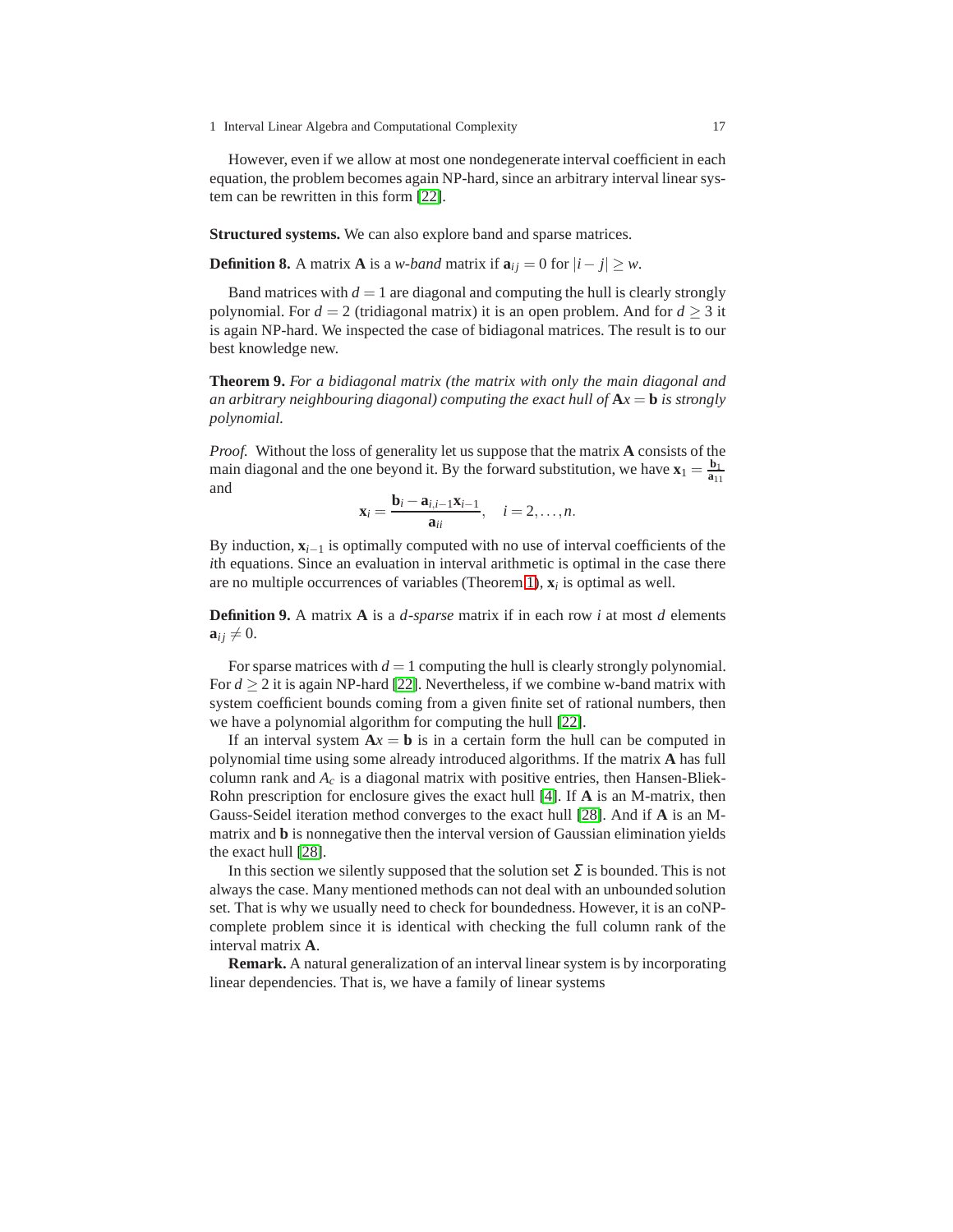18 Jaroslav Horáček, Milan Hladík and Michal Černý

<span id="page-17-0"></span>
$$
A(p)x = b(p), \quad p \in \mathbf{p}, \tag{1.5}
$$

where  $A(p) = \sum_{k=1}^{K} A^k p_k$  and  $b(p) = \sum_{k=1}^{K} b^k p_k$ . Here, *p* is a vector of parameters varying in **p**. Since this concept generalizes the standard interval systems, many related problems are intractable. We point out one particular efficiently solvable problem. Given  $x \in \mathbb{R}^n$ , deciding whether it is a solution of a standard interval system  $Ax = b$  is strongly polynomial. For systems with linear dependencies, the problem still stays polynomial, but we can show weak polynomiality only; this is achieved by rewriting [\(1.5\)](#page-17-0) as a linear program.

| Summary. |  |
|----------|--|
|----------|--|

| Problem                                                 | Complexity               |
|---------------------------------------------------------|--------------------------|
| Is x a solution of $Ax = b$ ?                           | strongly P               |
| Computing an enclosure of $Ax = b$                      | P                        |
| Computing the hull of $Ax = b$                          | NP-hard                  |
| Computing the hull of $Ax = b$                          | NP-hard                  |
| Computing the hull of $Ax = b$                          | P                        |
| Computing the hull of $Ax = b$ , where A is regular     | NP-hard                  |
| Computing the hull of $Ax = b$ , where A is M-matrix    | P                        |
| Computing the hull of $Ax = b$ , where A is diagonal    | strongly P               |
| Computing the hull of $Ax = b$ , where A is bidiagonal  | strongly P               |
| Computing the hull of $Ax = b$ , where A is tridiagonal | $\overline{\mathcal{C}}$ |
| Computing the hull of $Ax = b$ , where A is 3-band      | NP-hard                  |
| Computing the hull of $Ax = b$ , where A is 1-sparse    | strongly P               |
| Computing the hull of $Ax = b$ , where A is 2-sparse    | NP-hard                  |
| Computing the exact least squares hull of $Ax = b$      | NP-hard                  |
| Is $\Sigma$ bounded?                                    | coNP-complete            |

### *1.4.4 Matrix inverse*

Computation of a matrix inverse is usually avoided in applications. Nonetheless, we chose to mention this topic, since it holds a worthy place in interval linear algebra theory. An interval inverse matrix is defined as follows.

**Definition 10.** Let us have a square regular interval matrix **A**. We define its interval inverse matrix as  $A^{-1} = [\underline{B}, \overline{B}]$ , where  $\underline{B} = \min\{A^{-1}, A \in A\}$  and  $\overline{B} = \max\{A^{-1}, A \in A\}$ **A**}, where the min and max is understood componentwise.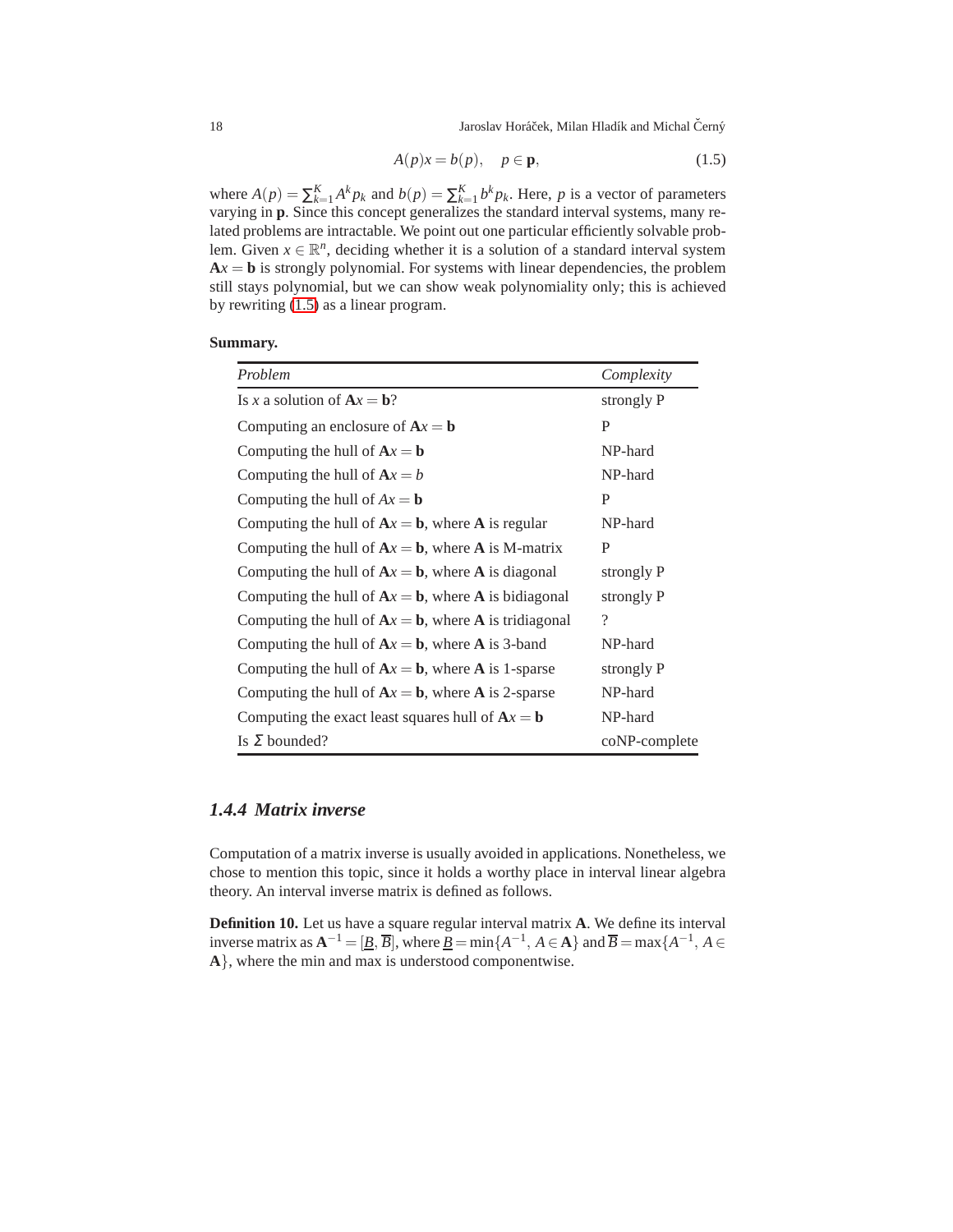As usual, the inverse matrix can be computed using knowledge of inverses of boundary matrices *Ayz* [\[37\]](#page-29-12).

**Theorem 10.** Let **A** be regular. Then its inverse  $A^{-1} = [\underline{B}, \overline{B}]$  is described by

$$
\underline{B} = \min_{y, z \in Y_n} A_{yz}^{-1},
$$

$$
\overline{B} = \max_{y, z \in Y_n} A_{yz}^{-1},
$$

*where the* min *and* max *is understood componentwise.*

The maximum and minimum bound of each component of the interval inverse is attained at one of the inverse of  $2^{2n}$  boundary matrices. No wonder, it can be proved that generally computing exact inverse matrix is NP-hard [\[3\]](#page-27-3).

When  $A_c = I$ , we can compute the exact inverse in polynomial time according to the next theorem [\[45\]](#page-29-13).

**Theorem 11.** Let  $\bf{A}$  be a regular interval matrix with  $A_c = I$ . Let  $M = (I - \Delta)^{-1}$ . *Then its inverse*  $A^{-1} = [\underline{B}, \overline{B}]$  *is described by* 

$$
\frac{B}{B} = -M + D_k,
$$
  

$$
\overline{B} = -M,
$$

*where*  $k_j = \frac{2m_{jj}^2}{2m_{jj}-1}$  *for*  $j = 1, ..., n$ *, with*  $m_{jj}$  *being diagonal elements of M.* 

There also exists a formula for the exact matrix inverse if all intervals have uniform widths, i.e.,  $\mathbf{A} = [A_c - \alpha E, A_c + \alpha E]$  [\[47\]](#page-29-14).

If we wish to only compute an enclosure **B** of the matrix inverse we can use any method for computing enclosures of interval linear systems. We get the *i*-th column of **B** by solving the systems  $Ax = e_i$ , where  $e_i$  is *i*-th column of the identity matrix of order *n*.

As we mentioned, computing the exact interval inverse is NP-hard. We close this section with a surprising result on inverse nonnegativity ( $A^{-1} \ge 0$  for every  $A \in \mathbf{A}$ ). It was first proved in slightly different form in [\[23\]](#page-28-17). For this form see [\[28\]](#page-28-1). It implies that checking inverse nonnegativity and also computing the exact interval inverse of an inverse nonnegative matrix is strongly polynomial.

**Theorem 12.** *If* <u>A</u>,  $\overline{A}$  are regular and  $\underline{A}^{-1}$ ,  $\overline{A}^{-1} \geq 0$  *then* **A** *is regular and* 

$$
\mathbf{A}^{-1} = [\overline{A}^{-1}, \underline{A}^{-1}] \ge 0.
$$

**Summary.**

| Problem                                                     | Complexity |
|-------------------------------------------------------------|------------|
| Computing the exact inverse of A                            | NP-hard    |
| Is A inverse nonnegative?                                   | strongly P |
| Computing the exact inverse of inverse nonnegative $\bf{A}$ | strongly P |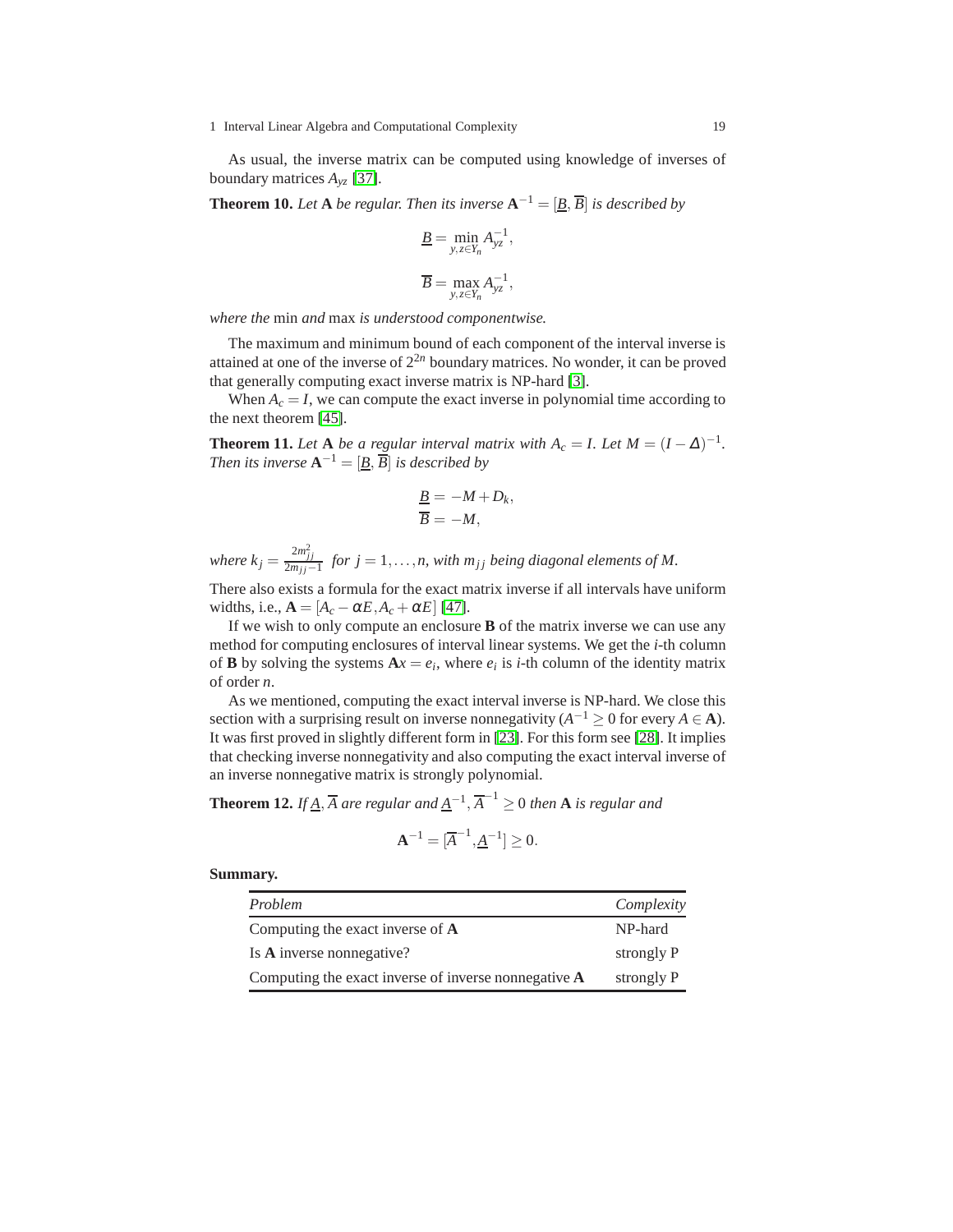### *1.4.5 Solvability of a linear system*

Of course, before solving a linear system we might want to know, whether it is actually solvable. Considering solvability we should distinguish between two types of solvability.

**Definition 11.** An interval linear system  $Ax = b$  is *(weakly) solvable* if some system *Ax* = *b*, where  $A \in \mathbf{A}$ ,  $b \in \mathbf{b}$  is solvable.

In another words, its solution set  $\Sigma$  is not empty. Otherwise, we call the system *insolvable*.

**Definition 12.** An interval linear system  $Ax = b$  is *strongly solvable* if every system *Ax* = *b*, where  $A \in \mathbf{A}$ ,  $b \in \mathbf{b}$  is solvable.

The first definition is interesting for model checking. The second for system verification and automated proofs.

Checking whether an interval systems is solvable is an NP-hard problem [\[22\]](#page-28-0). The sign coordinates of the orthant containing the solution can serve as a polynomial witness and existence of a solution can be verified by linear programming, hence this problem is NP-complete and checking unsolvability coNP-complete. The problem of deciding strong solvability is coNP-complete. It can be reformulated as checking insolvability of a certain linear system using the well known Farkas lemma, e.g., [\[43\]](#page-29-15).

Sometimes, we look only for nonnegative solutions – *nonnegative solvability*. Checking whether an interval linear system has a nonnegative solution is weakly polynomial. We know the orthant in which the solution should lie. Therefore, we can get rid of the absolute values in Oettli-Prager theorem and apply linear programming. However, checking whether a system is nonnengative strongly solvable is still coNP-complete [\[4\]](#page-27-0). We summarize the results in the following table.

**Theorem 13.** *Checking various types of solvability of*  $Ax = b$  *is of the following complexity.*

|                         | weak        | strong        |
|-------------------------|-------------|---------------|
| solvability             | NP-complete | coNP-complete |
| nonnegative solvability |             | coNP-complete |

It is easy to see that an interval linear system  $Ax = b$  is insolvable if the matrix [A b] has full column rank. That is why, we can use sufficient conditions for full column rank to check insolvability. Moreover, we can also use methods for computing enclosures. If we have some enclosure **x**, then clearly a system  $Ax = b$  is unsolvable if  $\mathbf{Ax} \cap \mathbf{b} = \emptyset$ . Many enclosure algorithms enable detection of insolvability. Generally speaking, they work in iterative stages and when we intersect enclosures of the solution set from the two subsequent stages and get an empty set, we know for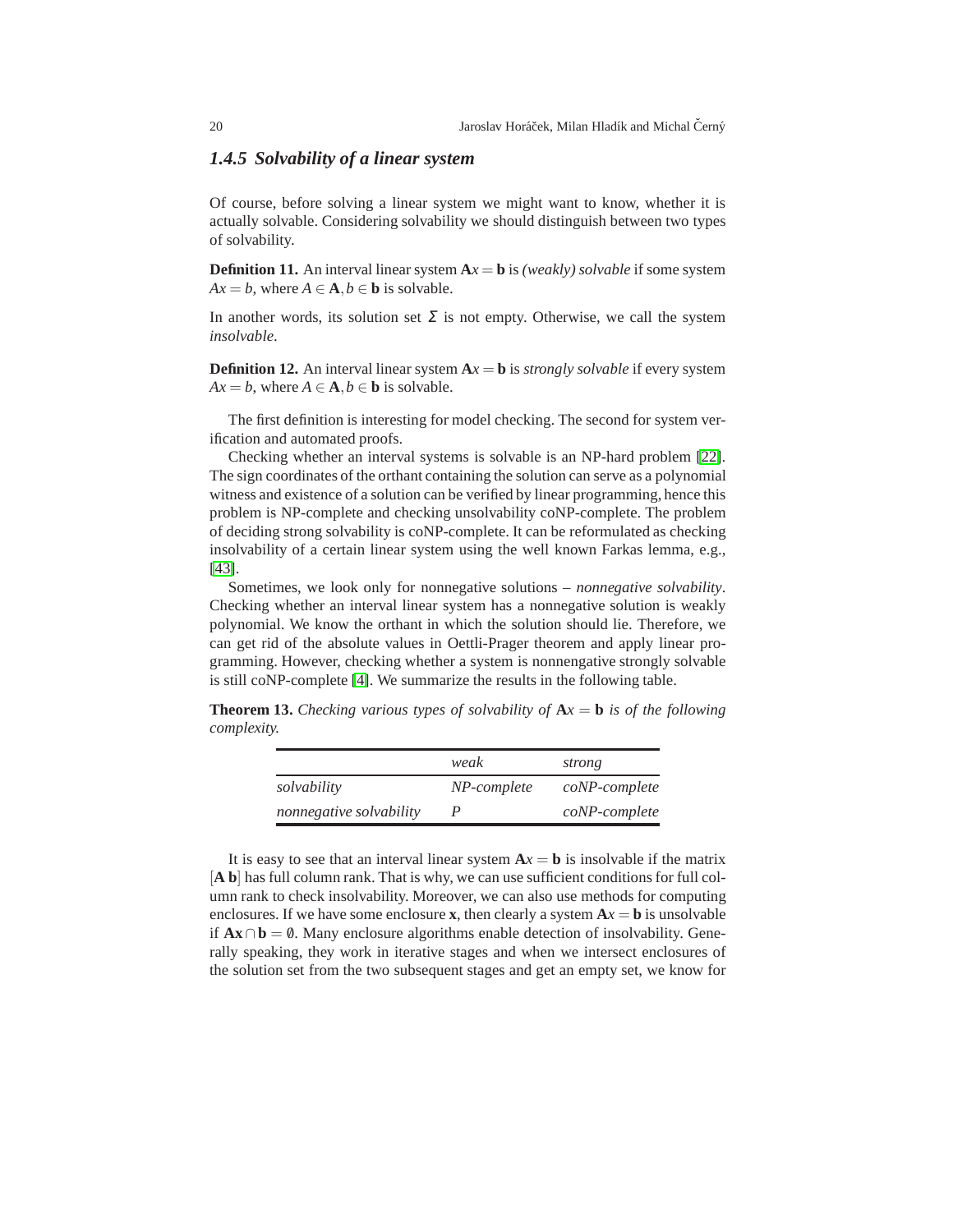sure that the system is insolvable. These methods are, for example, Gaussian elimination [\[7\]](#page-28-14), Jacobi method [\[25\]](#page-28-8), Gauss-Seidel method [\[25\]](#page-28-8), subsquares method [\[14\]](#page-28-16).

**Linear inequalities.** Just for comparison, considering systems of interval linear inequalities, the problems of checking various types of solvability become much easier. The results are resumed in the following table [\[4\]](#page-27-0).

**Theorem 14.** *Checking various types of solvability of*  $Ax \leq b$  *is of the following complexity.*

|                         | weak        | strong |
|-------------------------|-------------|--------|
| solvability             | NP-complete | P      |
| nonnegative solvability | P           |        |

We also would like to mention an interesting nontrivial property of strong solvability of systems of interval linear inequalities. When a system  $Ax \leq b$  is strongly solvable (i.e., every  $Ax \leq b$  has a solution), then there exists a solution *x* satisfying  $Ax \leq b$ for every  $A \in \mathbf{A}$  and  $b \in \mathbf{b}$  [\[4\]](#page-27-0).

∀∃**-solutions.** Let us come back to interval linear systems. The traditional concept of a solution (Definition [5\)](#page-14-0) employs existential quantifiers: *x* is a solution if ∃*A* ∈ **A**,  $\exists b \in \mathbf{b} : Ax = b$ . Nevertheless, in some applications, another quantification makes sense, too. In particular, ∀∃ quantification was deeply studied [\[50\]](#page-29-16). For illustration of complexity of such solution, we will focus on two concepts of solutions – tolerance [\[4\]](#page-27-0) and control solution [\[4,](#page-27-0) [49\]](#page-29-17).

#### **Definition 13.**

A vector *x* is a *tolerance* solution of  $Ax = b$  if  $\forall A \in A$ ,  $\exists b \in b : Ax = b$ .

A vector *x* is a *control* solution of  $Ax = b$  if  $\forall b \in b$ ,  $\exists A \in A : Ax = b$ ,

Notice that a tolerance solution can equivalently be characterized as  ${Ax \mid A \in \mathbb{R}^n}$ **A**} ⊆ **b** and a control solution as  $\mathbf{b} \subseteq \{Ax \mid A \in \mathbf{A}\}.$ 

Both solutions can be described by a slight modification of Oettli-Prager theorem (one sign change in Oettli-Prager formula) [\[4\]](#page-27-0).

**Theorem 15.** Let us have a system  $Ax = b$ , then x is

- *a tolerance solution if it satisfies*  $|A_c x b_c| < -\Delta |x| + \delta$ .
- *a control solution if it satisfies*  $|A_c x b_c| \leq \Delta |x| \delta$ .

In case of tolerance solution this change makes checking whether a systems has this kind of solution decidable in weakly polynomial time. In the case of control solution the decision problem stays NP-complete. The same complexity holds for a problem of deciding whether an interval linear systems has a tolerance (polynomial) or control solution (NP-complete) [\[22\]](#page-28-0).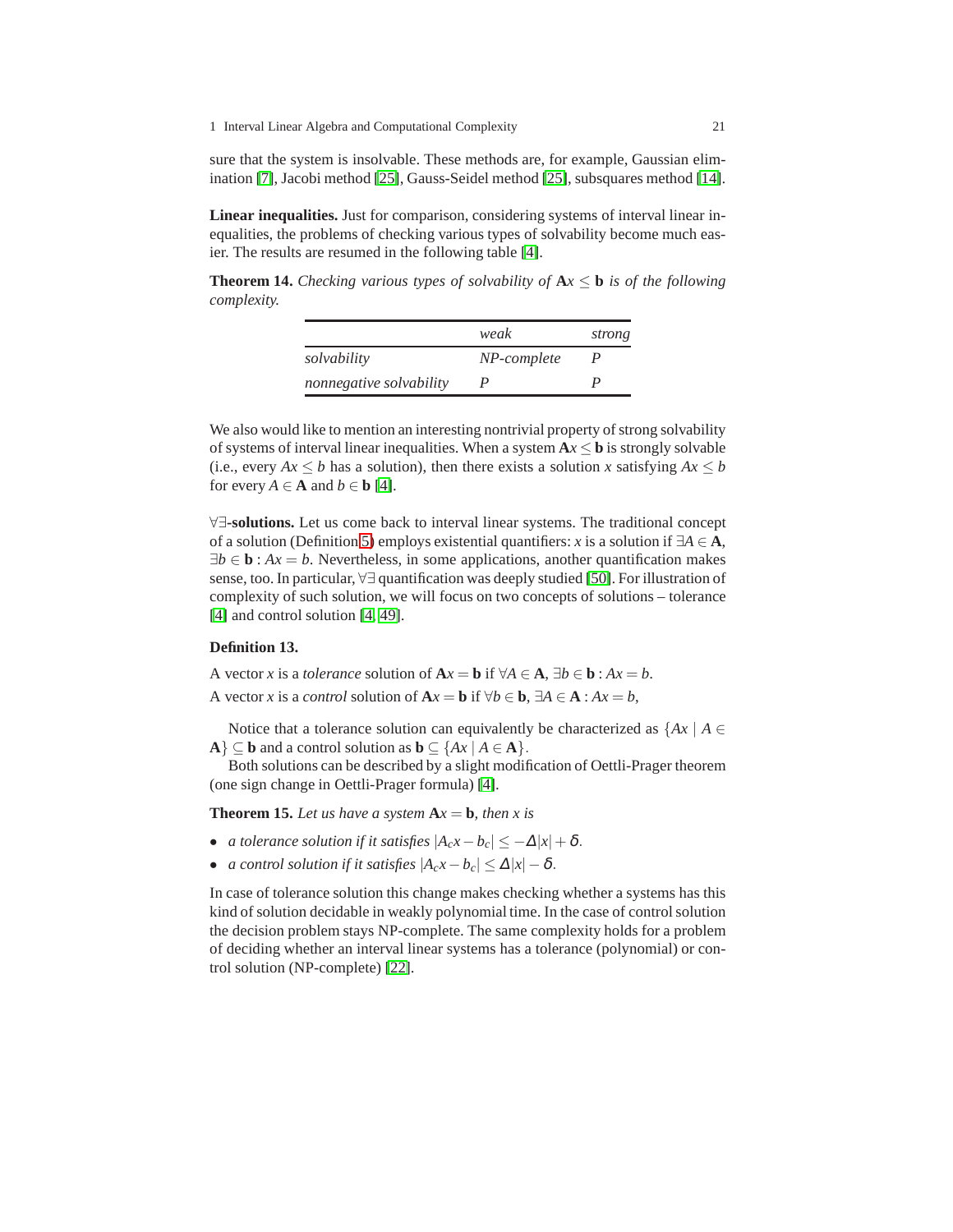| Summary. |
|----------|
|----------|

| Problem                                       | Complexity    |
|-----------------------------------------------|---------------|
| Is $Ax = b$ solvable?                         | NP-complete   |
| Is $Ax = b$ strongly solvable?                | coNP-complete |
| Is $Ax = b$ nonnegative solvable?             | P             |
| Is $Ax = b$ nonnegative strongly solvable?    | coNP-complete |
| Is $Ax \leq b$ solvable?                      | NP-complete   |
| Is $Ax \leq b$ strongly solvable?             | P             |
| Is $Ax \leq b$ nonnegative solvable?          | P             |
| Is $Ax \leq b$ nonnegative strongly solvable? | P             |
| Is x a tolerance solution of $Ax = b$ ?       | P             |
| Is x a control solution of $Ax = b$ ?         | NP-complete   |
| Does $Ax = b$ have a tolerance solution?      | P             |
| Does $Ax = b$ have a control solution?        | NP-complete   |

# *1.4.6 Determinant*

Determinants of interval matrices are not often studied. However, we included this section for completeness.

**Definition 14.** A determinant of **A** is defined as  $det(A) = [\underline{d}, \overline{d}]$ , where

$$
\underline{d} = \min\{\det(A) \mid A \in \mathbf{A}\},\
$$

$$
\overline{d} = \max\{\det(A) \mid A \in \mathbf{A}\}.
$$

Its bounds can be computed from  $2^{n^2}$  boundary matrices  $A_{ij} \in \{\underline{A}_{ij}, \overline{A}_{ij}\}\$  for  $i, j =$ 1,...,*n*. We have the following theoretical result [\[40\]](#page-29-5).

**Theorem 16.** *Computing interval determinant of*  $A = [A - E, A + E]$ *, where A is rational nonnegative is NP-hard.*

It is intractable even in this simplified case. For interesting relations to eigenvalues and singularity see [\[40\]](#page-29-5).

#### **Summary.**

| Problem                                 | Complexity |
|-----------------------------------------|------------|
| Computing $det(\mathbf{A})$             | NP-hard    |
| Computing $\overline{\det}(\mathbf{A})$ | NP-hard    |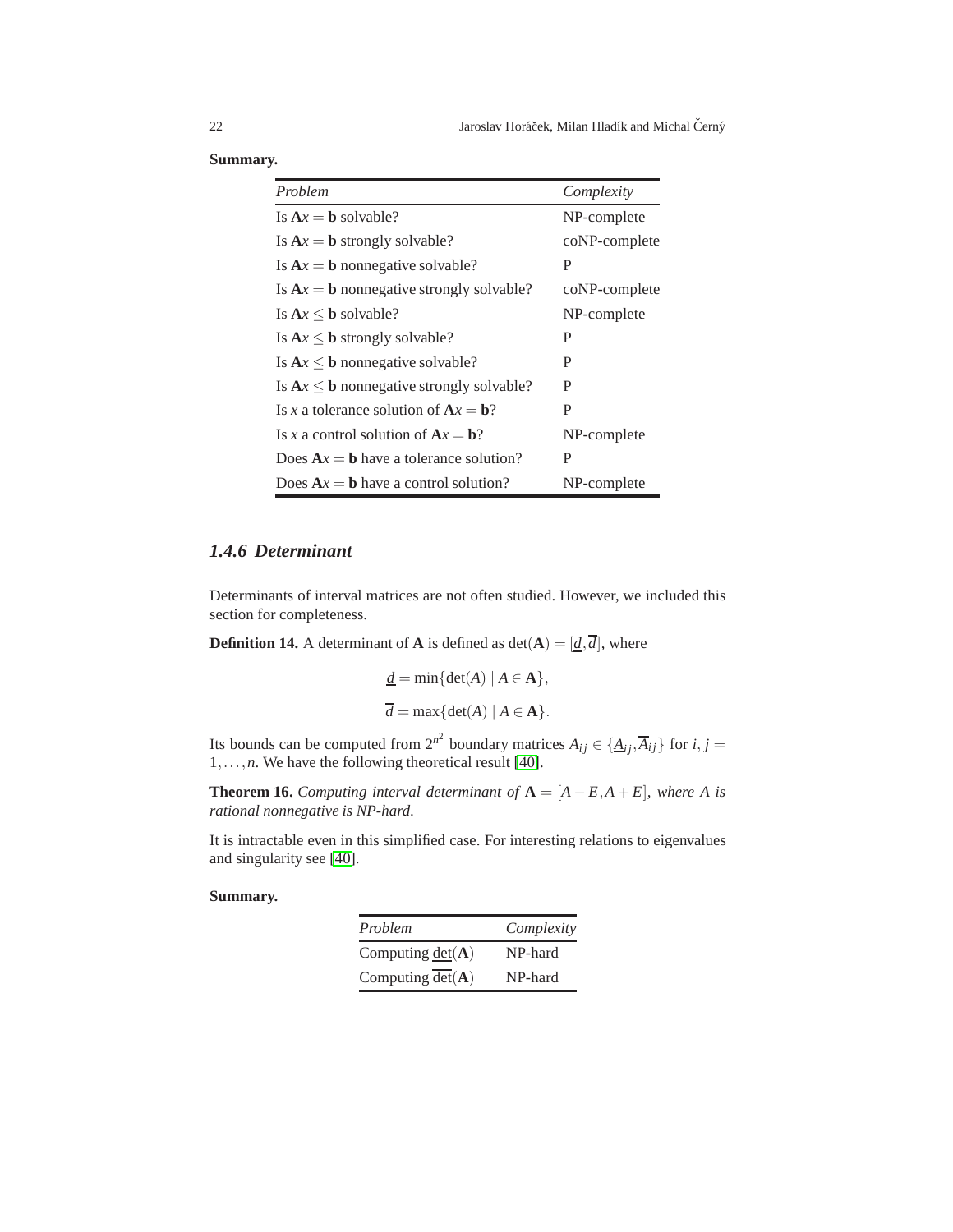#### *1.4.7 Eigenvalues*

First, we briefly start with general matrices, then we continue with the symmetric case. Checking singularity of **A** can be polynomially reduced to checking whether 0 is an eigenvalue of some matrix  $A \in \mathbf{A}$ . As we saw in section [1.3.5](#page-7-1) checking whether  $\lambda$  is an eigenvalue of some matrix  $A \in \mathbf{A}$  is NP-complete problem. Surprisingly, checking for eigenvectors can be done efficiently [\[36\]](#page-29-18). It is strongly polynomial.

How it is with Perron theory? An interval matrix  $A \in \mathbb{IR}^{n \times n}$  is *nonnegative irreducible* if every  $A \in \mathbf{A}$  is nonnegative irreducible. For Perron vectors (positive vectors corresponding to the dominant eigenvalues), we have the following result [\[42\]](#page-29-19).

**Theorem 17.** *Let* **A** *be nonnegative irreducible. Then the problem of deciding whether x is a Perron eigenvector of some matrix in* **A** *is strongly polynomial.*

For the sake of simplicity we mentioned only some results considering eigenvalues of a general matrix **A**. We will go into more detail with symmetric matrices, where their eigenvalues are real.

**Definition 15.** Let  $A \in \mathbb{IR}^{n \times n}$  with  $\Delta$ ,  $A_c$  symmetric. Then the corresponding *symmetric interval matrix* is defined as a subset of symmetric matrices in **A**, that is,

$$
\mathbf{A}^S := \{ A \in \mathbf{A} : A = A^T \}.
$$

For a symmetric  $A \in \mathbb{R}^{n \times n}$ , we use  $\lambda_{\min}(A)$  and  $\lambda_{\max}(A)$  for its smallest and largest eigenvalue, respectively. For a symmetric interval matrix, we define the smallest and largest eigenvalues respectively as

$$
\lambda_{\min}(\mathbf{A}^S) := \min \{ \lambda_{\min}(A) : A \in \mathbf{A}^S \},
$$
  

$$
\lambda_{\max}(\mathbf{A}^S) := \max \{ \lambda_{\max}(A) : A \in \mathbf{A}^S \}.
$$

Even if we consider the symmetric case some problems remain intractable [\[22,](#page-28-0) [40\]](#page-29-5). We are yet able to prove the hardness results, since it is difficult to find a proper polynomial witness.

**Theorem 18.** On a class of problems with  $A_c \in \mathbb{Q}^{n \times n}$  symmetric positive definite and entrywise nonnegative, and  $\Delta = E$ , the following problems are intractable

- *checking whether* 0 *is an eigenvalue of some matrix*  $A \in \mathbf{A}^S$  *is NP-hard,*
- *checking*  $\lambda_{\max}(\mathbf{A}^S) \in (\underline{a}, \overline{a})$  *for a given open interval*  $(\underline{a}, \overline{a})$  *is coNP-hard.*

However, there are some known subclasses for which the eigenvalue range or at least one of the extremal eigenvalues can be determined efficiently [\[10\]](#page-28-18):

- If  $A_c$  is *essentially non-negative*, i.e.,  $(A_c)_{ij} \geq 0 \ \forall i \neq j$ , then  $\lambda_{\max}(\mathbf{A}^S) = \lambda_{\max}(\overline{A})$ .
- If  $\Delta$  is *diagonal*, then  $\lambda_{\min}(\mathbf{A}^S) = \lambda_{\min}(\underline{A})$  and  $\lambda_{\max}(\mathbf{A}^S) = \lambda_{\max}(\overline{A})$ .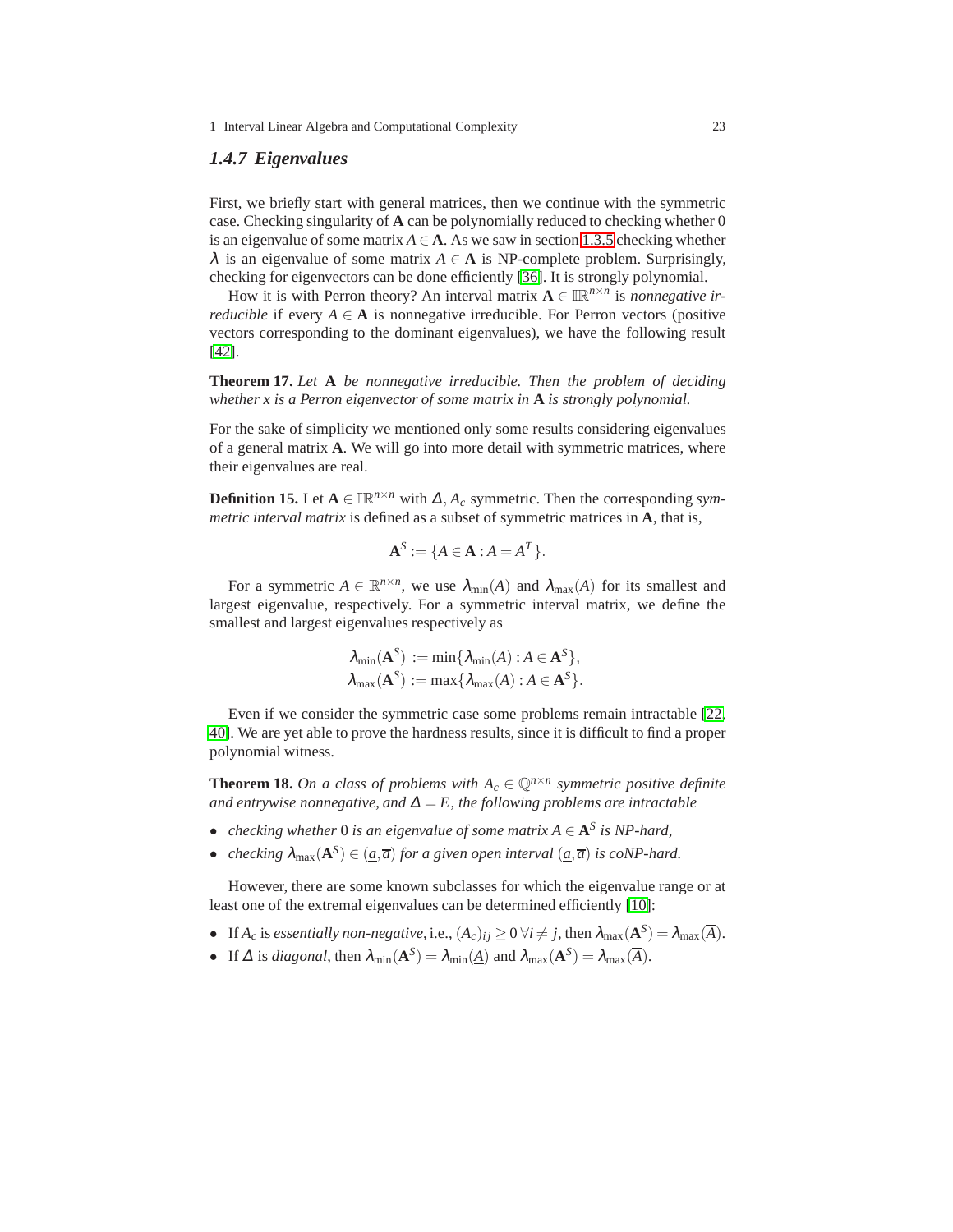In contrast to the extremal eigenvalues  $\lambda_{\min}({\bf A}^S)$  and  $\lambda_{\max}({\bf A}^S)$ , the largest of the minimal eigenvalues and the smallest of the largest eigenvalues,

$$
\max\{\lambda_{\min}(A) : A \in \mathbf{A}^{S}\},\
$$

$$
\min\{\lambda_{\max}(A) : A \in \mathbf{A}^{S}\},\
$$

can be computed with an arbitrary precision in polynomial time by using semidefinite programming [\[15\]](#page-28-19). As in the general case, checking whether a given vector  $0 \neq x \in \mathbb{R}^n$  is an eigenvector of some matrix in  $A^S$  is a polynomial time problem. Nevertheless, strong polynomiality has not been proved yet.

We already know that computing exact bounds on many problems with interval data is intractable. Since we can do no better, we can inspect the hardness of various approximations of their solutions. While doing this we use the following assumption: *Throughout this section, we consider a computational model, in which the exact eigenvalues of rational symmetric matrices are polynomially computable*.

The table below from [\[10\]](#page-28-18) summarizes the main results. We use the symbol  $\infty$  in case there is no finite approximation factor with polynomial complexity.

**Theorem 19.** Approximating the extremal eigenvalues of  $A<sup>S</sup>$  is of the following com*plexity.*

|                              | abs. error |       | rel, error inverse rel, error |
|------------------------------|------------|-------|-------------------------------|
| NP-hard with error           | any        | $<$ 1 |                               |
| <i>polynomial with error</i> | $\infty$   |       |                               |

The table below gives analogous results for the specific case of approximating  $\lambda_{\text{max}}(\mathbf{A}^S)$  when  $A_c$  is positive semi-definite.

**Theorem 20.** Approximating the extremal eigenvalues of  $A<sup>S</sup>$  with  $A<sub>c</sub>$  rational posi*tive semi-definite is of the following complexity.*

|                              | abs. error | rel, error  | <i>inverse rel. error</i> |
|------------------------------|------------|-------------|---------------------------|
| NP-hard with error           | any        | $1/(32n^4)$ | $1/(32n^4)$               |
| <i>polynomial with error</i> | $\infty$   | 1/3         | 1/3                       |

The tables sums up the generalized idea behind several theorems on computing extremal eigenvalues. For more information and formal details see [\[10\]](#page-28-18).

At the end of this subsection we mention spectral radius.

**Definition 16.** Let  $A \in \mathbb{IR}^{n \times n}$ , we define the range of *spectral radius* naturally as

$$
\rho(\mathbf{A}) = \{ \rho(A) : A \in \mathbf{A} \}.
$$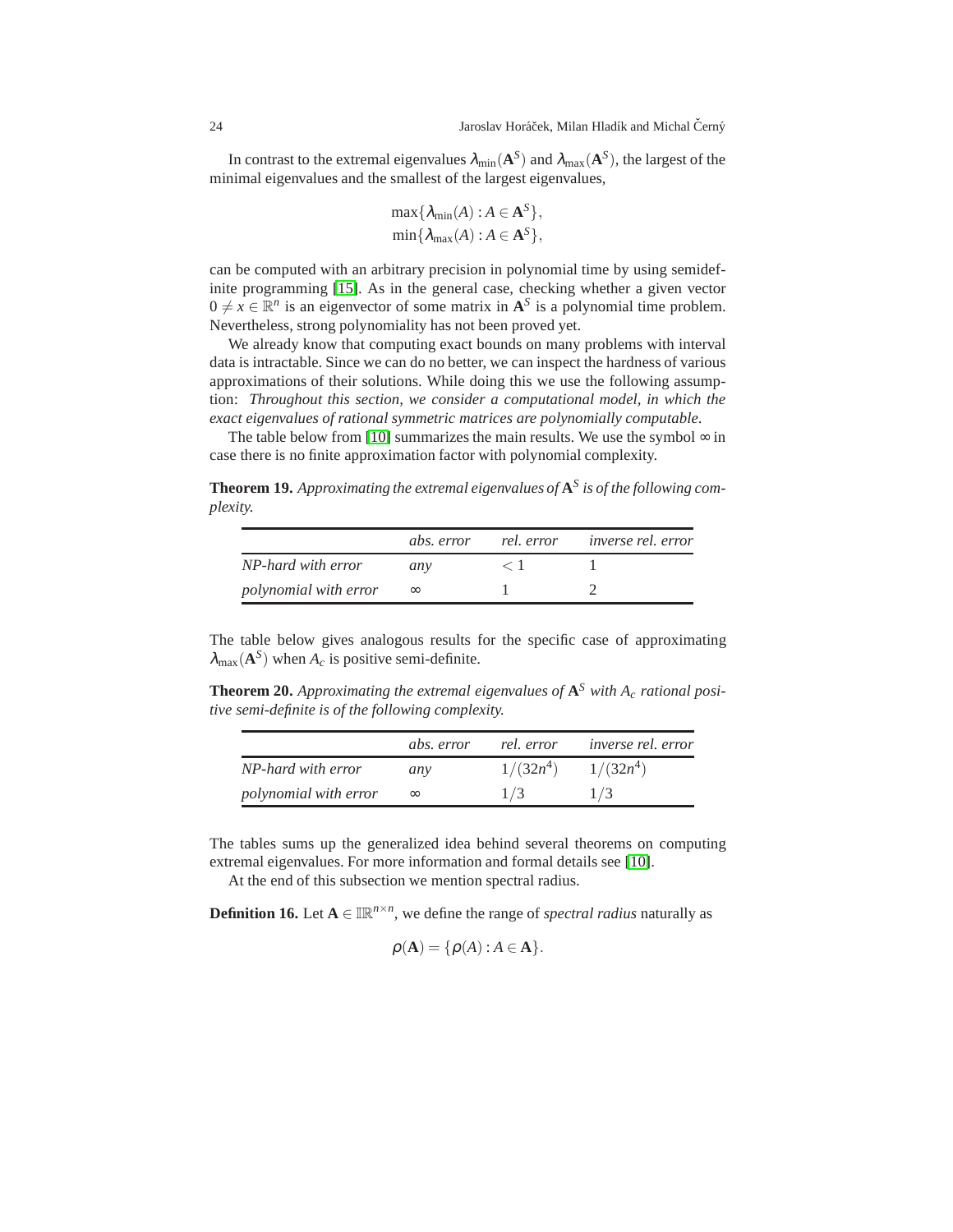Notice that  $\rho(A)$  is a compact real interval due to continuity of eigenvalues. Similarly we define spectral radius for **A** *S* .

Complexity of computing  $\overline{\rho(A)}$  is an open problem (as Schur stability is; see Section [1.4.9\)](#page-25-0), and, to the best of our knowledge, complexity of computing  $\rho(A)$ has not been investigated yet.

Anyway, the following gives polynomially solvable subclasses:

- If  $\underline{A} \geq 0$ , then  $\rho(\underline{A}) = [\rho(\underline{A}), \rho(\overline{A})]$ .
- If **A** is diagonal, then  $\rho(\mathbf{A}) = [\max_i \min_{a \in \mathbf{a}_{ii}} |a|, \max_i \{|\underline{a}_{ii}|, |\overline{a}_{ii}|\}].$

### **Summary.**

| Problem                                                           | Complexity  |
|-------------------------------------------------------------------|-------------|
| Is $\lambda$ eigenvalue of some $A \in \mathbf{A}$ ?              | NP-complete |
| Is x eigenvector of some $A \in \mathbf{A}$ ?                     | strongly P  |
| Is x Perron vector of nonnegative irreducible $A$ ?               | strongly P  |
| Is 0 eigenvalue of some $A \in \mathbf{A}^{S}$ ?                  | NP-hard     |
| Is x eigenvector of some $A \in \mathbf{A}^{S}$ ?                 | P           |
| Does $\lambda_{\text{max}}(A^S)$ belong to a given open interval? | coNP-hard   |
| Computing $\rho(A)$                                               | ?           |
| Computing $\rho(A)$                                               | ?           |
| Computing exact bounds on $\rho(A)$ with A nonnegative            | strongly P  |
| Computing exact bounds on $\rho(A)$ with A diagonal               | strongly P  |

### *1.4.8 Positive definitness and semidefiniteness*

We should not leave out mentioning the positive definiteness and semidefiniteness. Here without the loss of the generality symmetric matrices are of the only interest. We distinguish between weak and strong definiteness.

**Definition 17.** A symmetric interval matrix **A** *S* is weakly positive (semi)definite if some  $A \in \mathbf{A}^S$  is positive (semi)definite.

**Definition 18.** A symmetric interval matrix **A** *S* is strongly positive (semi)definite if every  $A \in \mathbf{A}^S$  is positive (semi)definite.

Checking positive definiteness [\[38\]](#page-29-20) and semidefiniteness [\[26\]](#page-28-20) are both coNPhard according to the two following theorems.

**Theorem 21.** *Checking strong positive semidefiniteness of*  $A<sup>S</sup>$  *is co-NP-hard on a class of problems with*  $A_c \in \mathbb{Q}^{n \times n}$  symmetric positive definite and entrywise nonneg*ative, and*  $\Delta = E$ .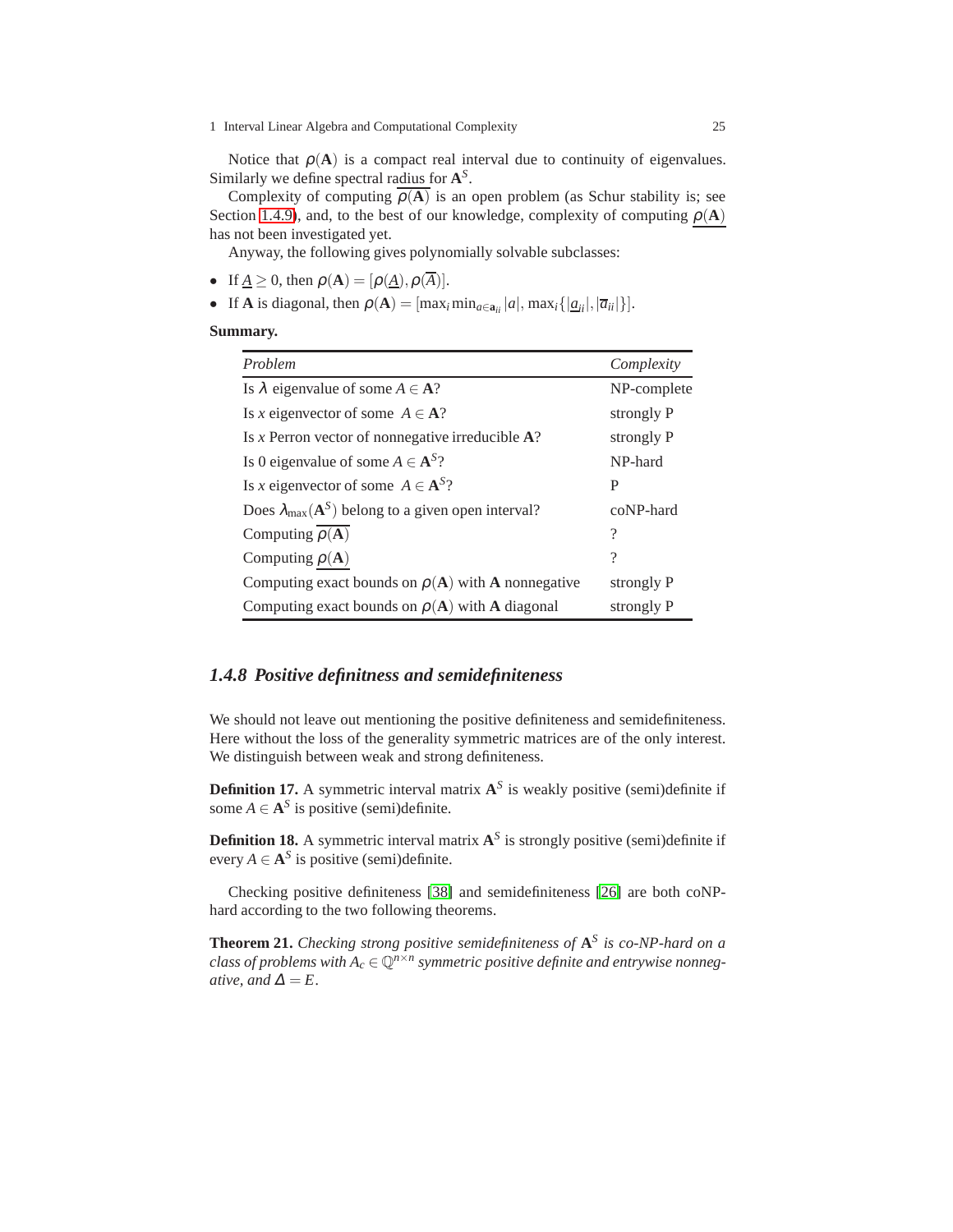**Theorem 22.** *Checking strong positive definiteness of* **A** *S is co-NP-hard on a class of problems with A<sup>c</sup>* <sup>∈</sup> <sup>Q</sup>*n*×*<sup>n</sup> symmetric positive definite and entrywise nonnegative, and*  $\Delta = E$ .

Considering positive definiteness, we have some sufficient conditions that can be checked polynomially [\[39\]](#page-29-21).

**Theorem 23.** *An interval matrix* **A** *S is strongly positive definite if at least one of the following condition holds*

- $\lambda_n(A_c) > \rho(\Delta)$ ,
- *A<sub>c</sub> is positive definite and*  $\rho(|(A_c)^{-1}|\Delta) < 1$ *.*

The second condition can be reformulated as  $\mathbf{A}^S$  being regular and  $A_c$  positive definite. If the first condition holds with  $\geq$  then  $A^S$  is strongly positive semidefinite.

In contrast to checking strong positive definiteness, weak positive definiteness can be checked in polynomial time by using semidefinite programming [\[15\]](#page-28-19); this polynomial result holds also for a more general class of symmetric interval matrices with linear dependencies [\[11\]](#page-28-21). For positive semidefiniteness it needn't be the case since semidefinite programming methods work only with some given accuracy.

### **Summary.**

| Problem                                 | Complexity |
|-----------------------------------------|------------|
| Is $AS$ strongly positive definite?     | coNP-hard  |
| Is $AS$ strongly positive semidefinite? | coNP-hard  |
| Is $A^S$ weakly positive definite?      | Р          |
| Is $AS$ weakly positive semidefinite?   |            |

# <span id="page-25-0"></span>*1.4.9 Stability*

The last section is dedicated to an important and more practical problem – deciding a stability of a matrix. There are many types of stabilities. For illustration, we chose two of them – Hurwitz and Schur.

**Definition 19.** An interval matrix **A** is *Hurwitz stable* if every  $A \in \mathbf{A}$  is Hurwitz stable (i.e., all eigenvalues have negative real parts).

Similarly, we define Hurwitz stability for symmetric interval matrices. Due to their relation to positive definiteness ( $A^S$  is Hurwitz stable if  $-A^S$  is positive definite) we could presume that the problem is coNP-hard. It is so, even if we limit ourselves to a special case [\[38\]](#page-29-20).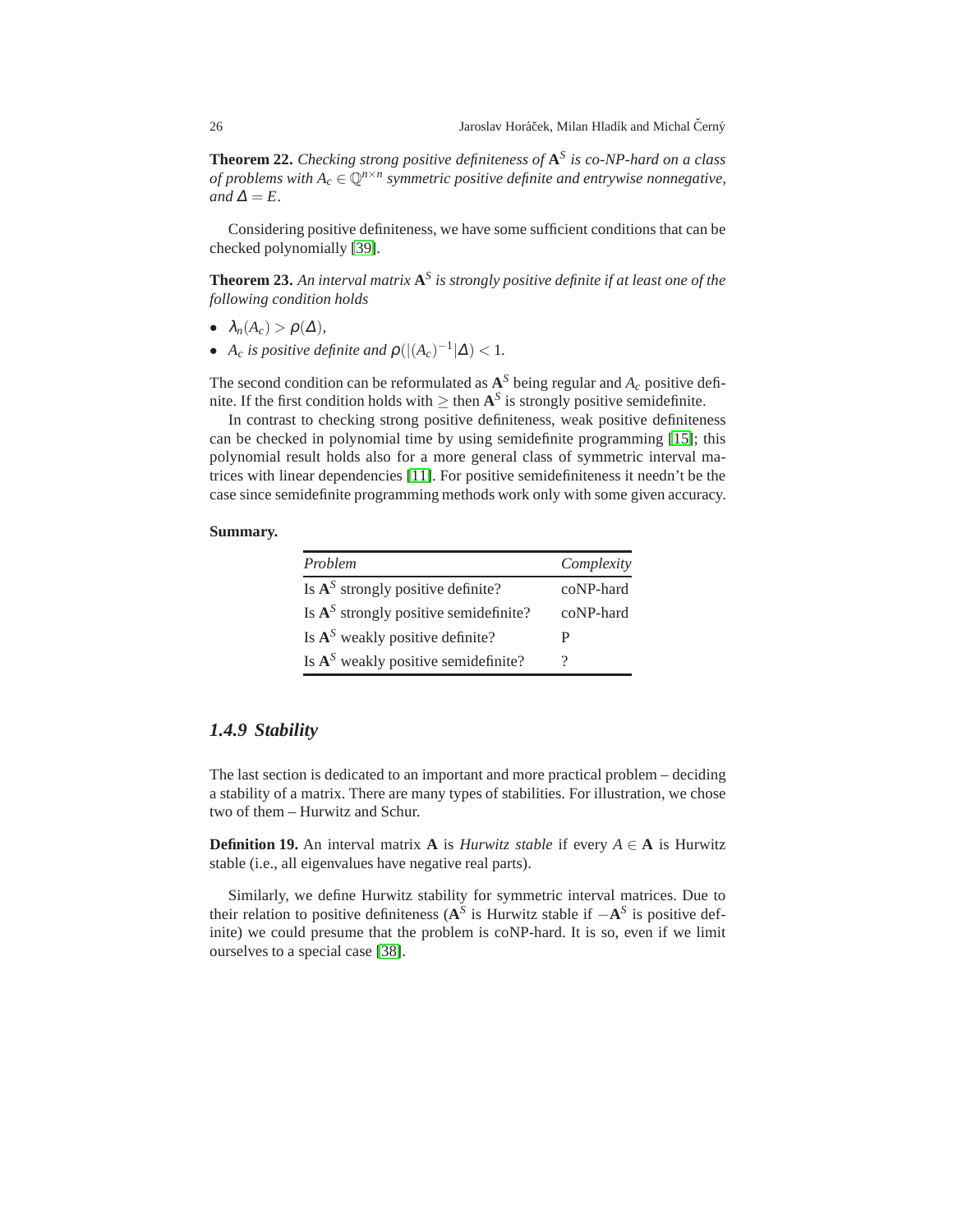**Theorem 24.** *Checking Hurwitz stability of a symmetric interval matrix* **A** *S is coNPhard on a class of problems with*  $A_c \in \mathbb{Q}^{n \times n}$  *symmetric Hurwitz stable and entrywise nonpositive, and*  $\Delta = E$ .

For general matrices, coNP-hardness holds as well. The problem is still coNP-hard even if we limit the number of interval coefficients in our matrix [\[26\]](#page-28-20).

**Theorem 25.** *Checking Hurwitz stability of* **A** *is co-NP-hard on a class of interval matrices with intervals in the last row and column only.*

Likewise, as for checking regularity, also checking Hurwitz stability of **A** can not be done by checking stability of matrices of type *Ayz* (for reductions of other properties see [\[5\]](#page-27-4)). On the other hand, it can be checked in this way for **A** *S* . For more discussion and historical context see [\[22\]](#page-28-0) or [\[46\]](#page-29-0). As sufficient conditions we can use conditions for positive definiteness applied to −**A**. For more sufficient conditions see e.g., [\[24\]](#page-28-22).

**Definition 20.** An interval matrix **A** is *Schur stable* if every  $A \in \mathbf{A}$  is *Schur stable* (i.e.,  $\rho(A) < 1$ ).

In a similar way, we define Schur stability for symmetric interval matrices. For general interval matrices, complexity of checking Schur stability is an open problem, however, for the symmetric case the problem is intractable [\[38\]](#page-29-20).

**Theorem 26.** *Checking Schur stability of* **A** *S is coNP-hard on a class of problems with*  $A_c \in \mathbb{Q}^{n \times n}$  symmetric Schur stable and offdiagonal entries nonpositive, and  $\Delta = E$ .

**Summary.**

| Problem                  | Complexity |
|--------------------------|------------|
| Is A Hurwitz stable?     | coNP-hard  |
| Is $A^S$ Hurwitz stable? | coNP-hard  |
| Is A Schur stable?       | ')         |
| Is $A^S$ Schur stable?   | coNP-hard  |

# <span id="page-26-0"></span>*1.4.10 Further topics*

Due to the limited space, we had to omit many interesting topics. We touched only briefly the complexity issues of interval linear inequalities, but there are more results; see, e.g., [\[4,](#page-27-0) [9\]](#page-28-23). We did not discussed complexity of computing the range of polynomials over intervals [\[22\]](#page-28-0), too. In short, we mention two particular problems:

• *Matrix power.* Computing the exact bounds on second power of the matrix **A** 2 is strongly polynomial (just by evaluating by interval arithmetic), but computing the cube  $A^3$  turns out to be NP-hard [\[19\]](#page-28-24).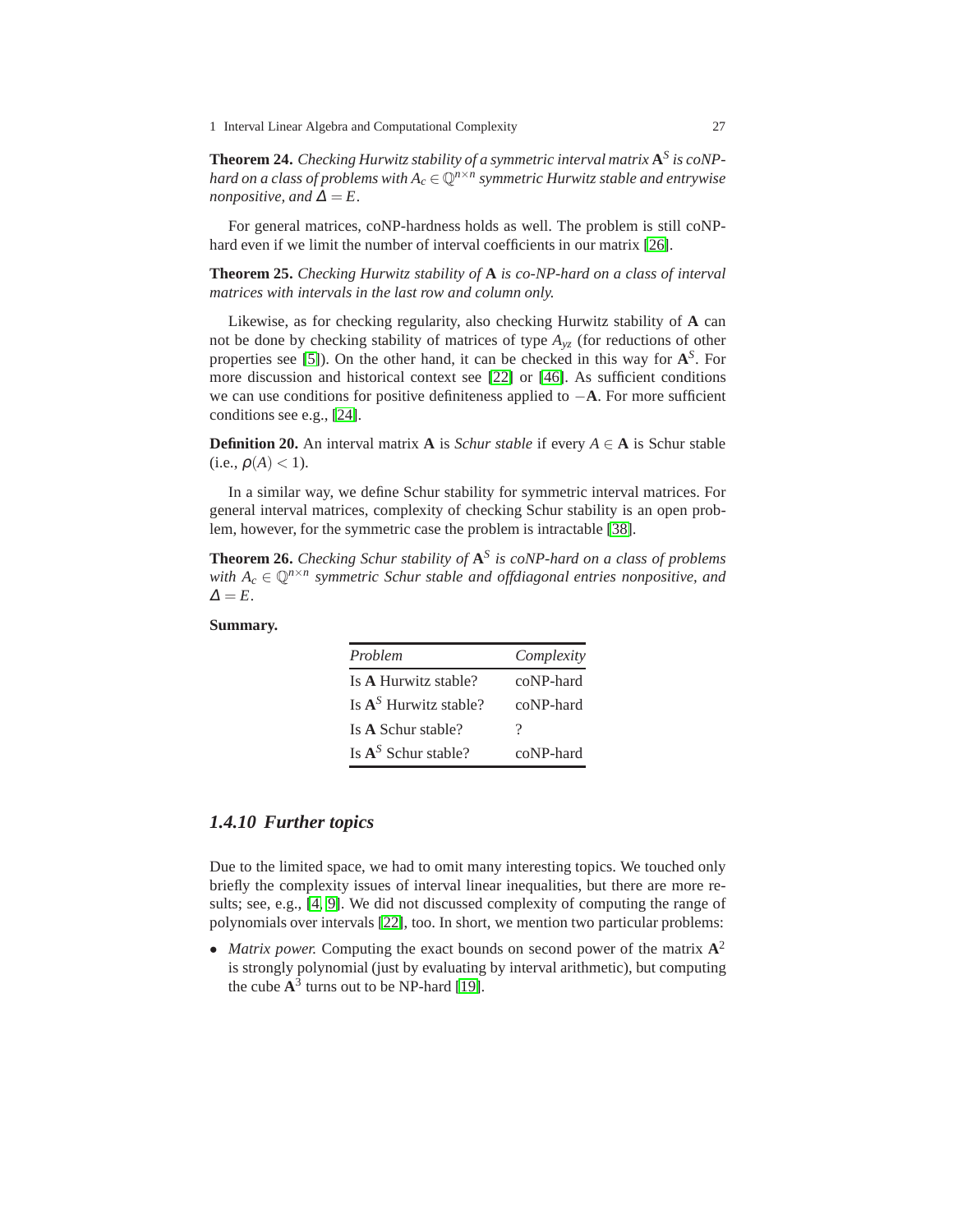• *Matrix norm.* Computing the range of  $||A||$  when  $A \in \mathbf{A}$  is a trivial task for vector  $\ell_p$ -norms applied on matrices (including Frobenius norm or maximum norm) or for induced 1- and ∞-norms. On the other hand, determining the largest value of the spectral norm  $||A||_2$  (the largest singular value) subject to  $A \in \mathbf{A}$  is NP-hard [\[26\]](#page-28-20).

# **1.5 Summary**

In this work we explored the fundamental problems of interval linear algebra. Our goal was to:

- provide a basic introduction to interval linear algebra
- answer elementary computational complexity questions linked with interval linear algebra
- discuss the computational complexity of the basic problems<br>• explain the relations between these problems
- explain the relations between these problems<br>• mention relaxations or special classes of these
- mention relaxations or special classes of these problems that are easily decidable or there exist polynomial algorithms solving them
- provide a basis for further reading and research

At this place we also would like to apologize to those whose results are not mentioned in this work. There are many great achievements, however this work can unfortunately consume only limited amount of space. We provide links to the literature, where you can find much more of them.

### *Acknowledgement.*

J. Horáček and M. Hladík were supported by GAČR grant P402/13-10660S. M. Černý was supported by the GACR grant  $16-00408S$ .

### **References**

- <span id="page-27-2"></span>1. S. Arora and B. Barak. *Computational complexity: a modern approach*. Cambridge University Press, 2009.
- <span id="page-27-1"></span>2. L. Blum, F. Cucker, M. Shub, and S. Smale. *Complexity and real computation*. Springer Science & Business Media, 2012.
- <span id="page-27-3"></span>3. G. E. Coxson. Computing exact bounds on elements of an inverse interval matrix is NP-hard. *Reliable Computing*, 5(2):137–142, 1999.
- <span id="page-27-0"></span>4. M. Fiedler, J. Nedoma, J. Ramik, J. Rohn, and K. Zimmermann. *Linear optimization problems with inexact data*. Springer, 2006.
- <span id="page-27-4"></span>5. J. Garloff, M. Adm, and J. Titi. A survey of classes of matrices possessing the interval property and related properties. *Reliab. Comput.*, 22:1–10, 2016.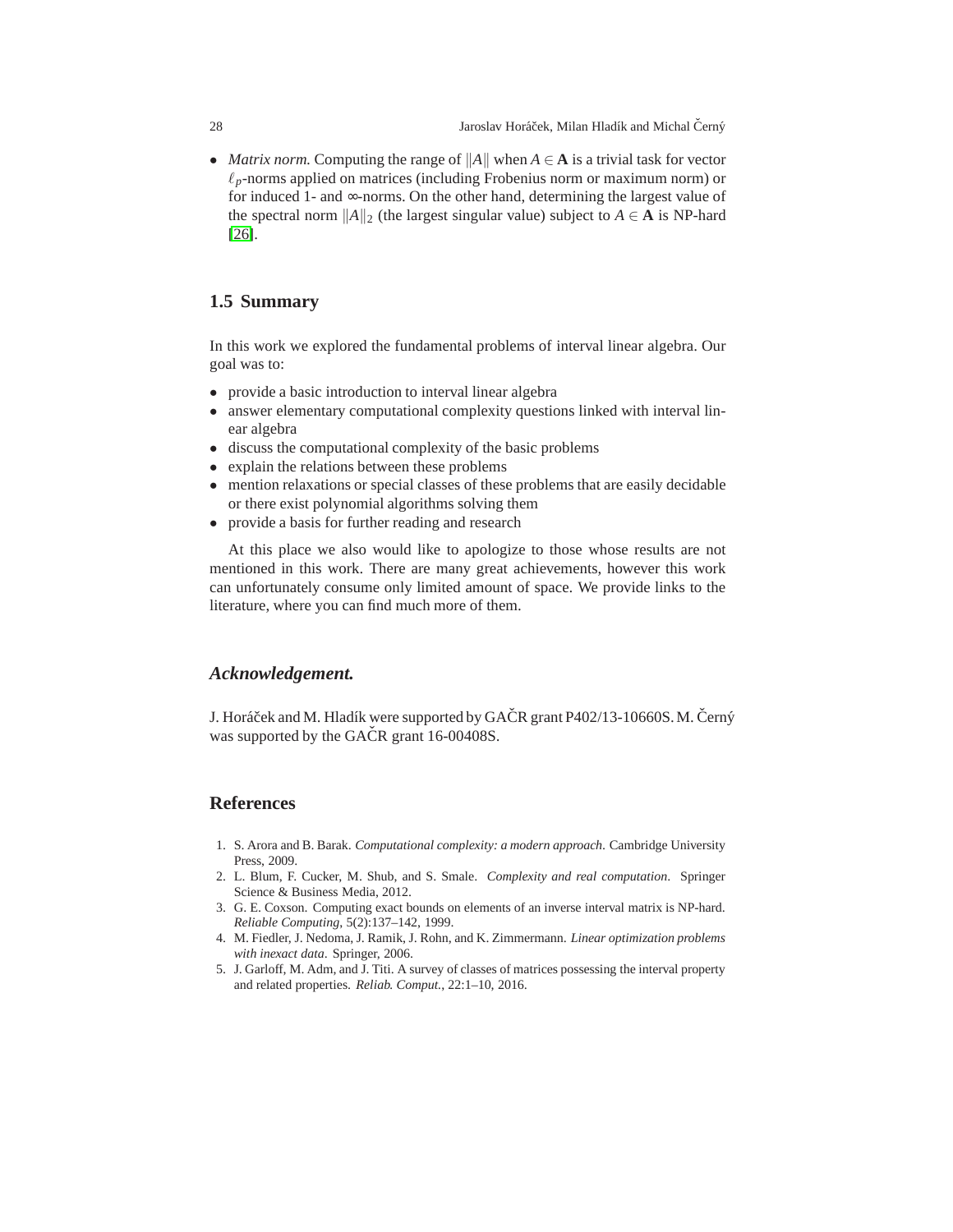- <span id="page-28-2"></span>1 Interval Linear Algebra and Computational Complexity 29
- <span id="page-28-14"></span>6. G. H. Golub and C. F. Van Loan. *Matrix computations*. Johns Hopkins University Press, Baltimore, 3rd edition, 1996.
- 7. E. Hansen and G. Walster. Solving overdetermined systems of interval linear equations. *Reliable Computing*, 12(3):239–243, 2006.
- <span id="page-28-23"></span><span id="page-28-11"></span>8. M. Hladík. New operator and method for solving real preconditioned interval linear equations. *SIAM J. Numer. Anal.*, 52(1):194–206, 2014.
- 9. M. Hlad´ık. AE solutions and AE solvability to general interval linear systems. *Linear Algebra Appl.*, 465(0):221–238, 2015.
- <span id="page-28-18"></span>10. M. Hlad´ık. Complexity issues for the symmetric interval eigenvalue problem. *Open Math.*, 13(1):157–164, 2015.
- <span id="page-28-21"></span>11. M. Hladík. Positive semidefiniteness and positive definiteness of a linear parametric interval matrix. to appear in a Springer book series, 2016.
- <span id="page-28-12"></span>12. M. Hladík and J. Horáček. A shaving method for interval linear systems of equations. In R. Wyrzykowski et al., editor, *Parallel Processing and Applied Mathematics*, volume 8385 of *LNCS*, pages 573–581. Springer, 2014.
- <span id="page-28-9"></span>13. J. Horáček and M. Hladík. Computing enclosures of overdetermined interval linear systems. *Reliable Computing*, 19:143, 2013.
- <span id="page-28-16"></span>14. J. Horáček and M. Hladík. Subsquares approach – a simple scheme for solving overdetermined interval linear systems. In R. Wyrzykowski et al., editor, *Parallel Processing and Applied Mathematics*, volume 8385 of *LNCS*, pages 613–622. Springer, 2014.
- <span id="page-28-19"></span>15. L. Jaulin and D. Henrion. Contracting optimally an interval matrix without loosing any positive semi-definite matrix is a tractable problem. *Reliab. Comput.*, 11(1):1–17, 2005.
- <span id="page-28-5"></span>16. L. Jaulin, M. Kieffer, O. Didrit, and E. Walter. ´ *Applied interval analysis. With examples in parameter and state estimation, robust control and robotics*. Springer, London, 2001.
- <span id="page-28-6"></span>17. R. Kearfott. Interval computations: Introduction, uses, and resources. *Euromath Bulletin*, 2(1):95–112, 1996.
- <span id="page-28-7"></span>18. R. Kearfott and V. Kreinovich, editors. *Applications of interval computations*. Kluwer, Dordrecht, 1996.
- <span id="page-28-24"></span>19. O. Kosheleva, V. Kreinovich, G. Mayer, and H. Nguyen. Computing the cube of an interval matrix is NP-hard. In *Proceedings of the ACM Symposium on Applied Computing*, volume 2, pages 1449–1453. 2005.
- <span id="page-28-13"></span>20. R. Krawczyk. Newton-algorithmen zur bestimmung von nullstellen mit fehlerschranken. *Computing*, 4(3):187–201, 1969.
- <span id="page-28-3"></span>21. V. Kreinovich. How to define relative approximation error of an interval estimate: A proposal. *Appl. Math. Sci.*, 7(5):211–216, 2013.
- <span id="page-28-0"></span>22. V. Kreinovich, A. V. Lakeyev, J. Rohn, and P. Kahl. *Computational complexity and feasibility of data processing and interval computations*. Kluwer, Dordrecht, 1998.
- <span id="page-28-17"></span>23. J. Kuttler. A fourth-order finite-difference approximation for the fixed membrane eigenproblem. *Mathematics of Computation*, 25(114):237–256, 1971.
- <span id="page-28-22"></span>24. M. Mansour. Robust stability of interval matrices. In *Proceedings of the 28th IEEE Conference on Decision and Control*, volume 1, pages 46 –51, Tampa, Florida, 1989.
- <span id="page-28-8"></span>25. R. Moore, R. Kearfott, and M. Cloud. *Introduction to interval analysis*. Society for Industrial Mathematics, 2009.
- <span id="page-28-20"></span>26. A. Nemirovskii. Several NP-hard problems arising in robust stability analysis. *Math. Control Signals Syst.*, 6(2):99–105, 1993.
- <span id="page-28-10"></span>27. A. Neumaier. Linear interval equations. In *Interval Mathematics 1985*, pages 109–120. Springer, 1986.
- <span id="page-28-1"></span>28. A. Neumaier. *Interval methods for systems of equations*, volume 37. Cambridge University Press, 1990.
- <span id="page-28-4"></span>29. W. Oettli and W. Prager. Compatibility of approximate solution of linear equations with given error bounds for coefficients and right-hand sides. *Numerische Mathematik*, 6(1):405–409, 1964.
- <span id="page-28-15"></span>30. E. D. Popova. Improved solution enclosures for over- and underdetermined interval linear systems. In I. Lirkov et al., editor, *Large-Scale Scientific Computing*, volume 3743 of *LNCS*, pages 305–312, 2006.